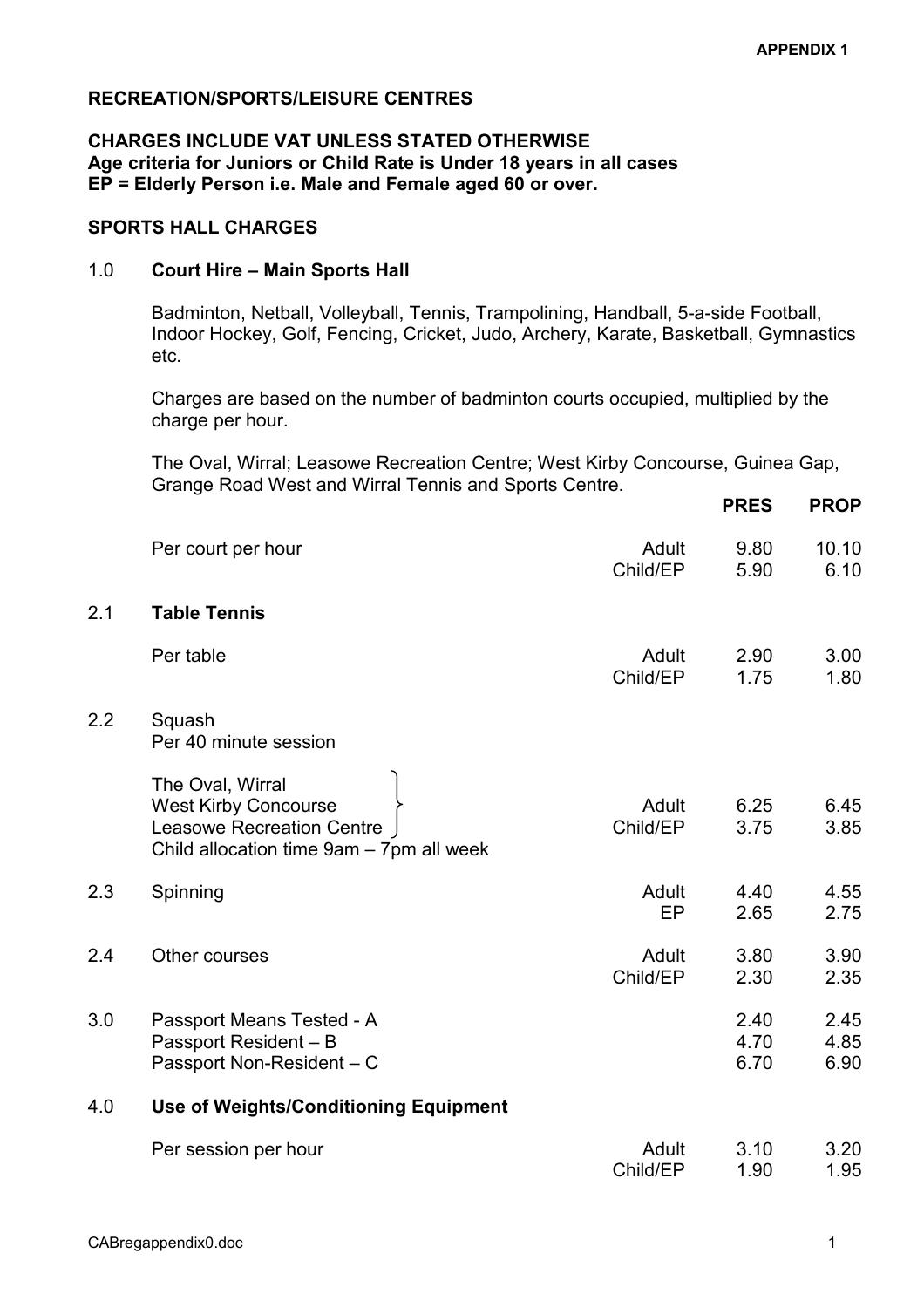| 4.1 | <b>Progressive Fitness Suite</b>                                                                                                                  |                              | <b>PRES</b>             | <b>PROP</b>             |
|-----|---------------------------------------------------------------------------------------------------------------------------------------------------|------------------------------|-------------------------|-------------------------|
|     |                                                                                                                                                   |                              |                         |                         |
|     | Per session                                                                                                                                       | Adult<br>Child/EP            | 5.20<br>3.10            | 5.35<br>3.20            |
| 4.2 | Invigor8<br>An 'all in one' pass that offers access to public<br>swimming, fitness suites and all exercise classes<br>(excludes swimming lessons) |                              |                         |                         |
|     | <b>Uncommitted Direct Debit</b><br>Wirral Passport A                                                                                              | Adult<br>Junior/EP           | 32.50<br>16.25<br>16.25 | 32.50<br>16.25<br>16.25 |
|     | Committed Direct Debit (3 month min)                                                                                                              | Adult                        | 27.00                   | 27.00                   |
|     | Wirral Passport A                                                                                                                                 | Junior/EP                    | 13.50<br>13.50          | 13.50<br>13.50          |
|     | Annual                                                                                                                                            | Adult                        | 324.00                  | 324.00                  |
|     | Wirral Passport A                                                                                                                                 | Junior/EP                    | 162.00<br>162.00        | 162.00<br>162.00        |
| 5.0 | <b>Hire of Equipment</b>                                                                                                                          |                              |                         |                         |
|     | Squash rackets                                                                                                                                    | Adult<br>Child/EP<br>Deposit | 1.55<br>0.90<br>3.60    | 1.60<br>0.95<br>3.70    |
|     | <b>Badminton rackets</b>                                                                                                                          | Adult<br>Child/EP<br>Deposit | 1.55<br>0.90<br>3.60    | 1.60<br>0.95<br>3.70    |
|     | Tennis rackets                                                                                                                                    | Adult<br>Child/EP<br>Deposit | 1.55<br>0.90<br>3.60    | 1.60<br>0.95<br>3.70    |
|     | Table tennis bats                                                                                                                                 | Adult<br>Child/EP<br>Deposit | 0.60<br>0.35<br>3.60    | 0.65<br>0.40<br>3.70    |
|     | 5-a-side football                                                                                                                                 | Adult<br>Child/EP<br>Deposit | 1.55<br>0.90<br>3.60    | 1.60<br>0.95<br>3.70    |
|     | Netball                                                                                                                                           | Adult<br>Child/EP<br>Deposit | 1.55<br>0.90<br>3.60    | 1.60<br>0.95<br>3.70    |
|     | Tennis balls (box of 6)                                                                                                                           | Adult<br>Child/EP<br>Deposit | 1.75<br>1.05<br>3.60    | 1.80<br>1.10<br>3.70    |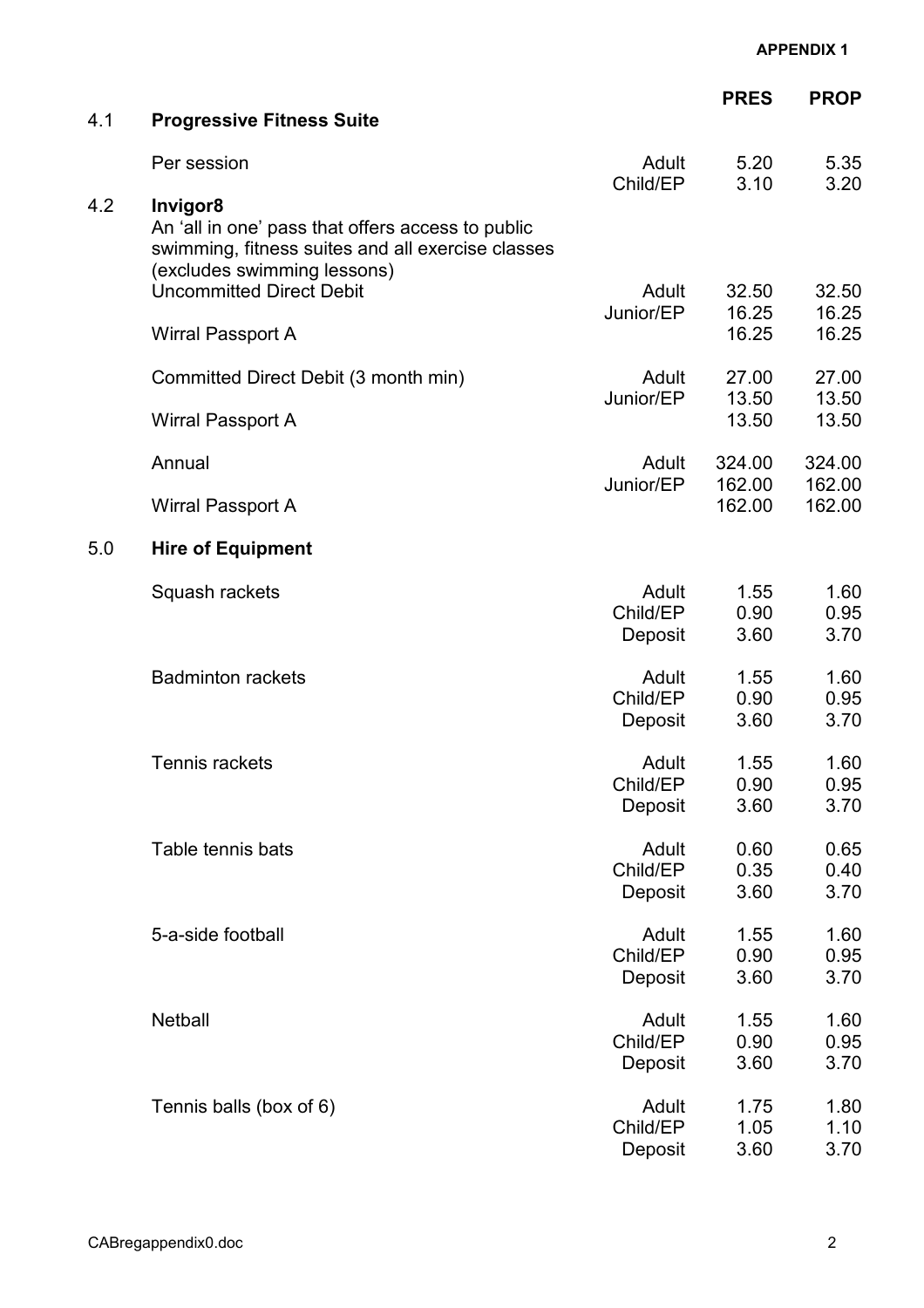|     |                                                                                                                                                                 |                              | <b>PRES</b>          | <b>PROP</b>          |
|-----|-----------------------------------------------------------------------------------------------------------------------------------------------------------------|------------------------------|----------------------|----------------------|
|     | <b>Cricket set</b>                                                                                                                                              | Adult<br>Deposit             | 11.80<br>12.30       | 12.15<br>12.65       |
|     | <b>Basketball</b>                                                                                                                                               | Adult<br>Child/EP<br>Deposit | 1.55<br>0.90<br>3.60 | 1.60<br>0.95<br>3.70 |
|     | Volleyball                                                                                                                                                      | Adult<br>Child/EP<br>Deposit | 1.55<br>0.90<br>3.60 | 1.60<br>0.95<br>3.70 |
|     | Locks                                                                                                                                                           | Adult<br>Child/EP<br>Deposit | 0.50<br>0.30<br>3.60 | 0.55<br>0.35<br>3.70 |
|     | Custody of valuables                                                                                                                                            |                              | 0.50                 | 0.55                 |
|     | <b>SWIMMING POOL CHARGES</b>                                                                                                                                    |                              |                      |                      |
| 6.0 | Indoor                                                                                                                                                          |                              |                      |                      |
|     | <b>Woodchurch Leisure Centre</b><br>Guinea Gap Baths & Recreation Centre<br>The Oval, Wirral<br><b>Leasowe Recreation Centre</b><br><b>West Kirby Concourse</b> | Adult<br>Child/EP            | 3.40<br>2.10         | 3.50<br>2.15         |
| 7.0 | <b>Family Swimming Ticket (Admits Mother, Father</b><br>and up to 4 Junior Bathers of fee paying age)                                                           |                              |                      |                      |
|     | <b>Woodchurch Leisure Centre</b><br>Guinea Gap Baths & Recreation Centre<br>The Oval, Wirral<br><b>Leasowe Recreation Centre</b><br><b>West Kirby Concourse</b> |                              | 8.25                 | 8.50                 |
|     | <b>Splash</b><br>An enhanced swimming pass that offers access to<br>sauna and steam rooms and discount on hire of<br>indoor courts.                             |                              |                      |                      |
|     | <b>Uncommitted Direct Debit</b>                                                                                                                                 | Adult<br>Junior/EP           | 25.00<br>15.00       | 25.75                |
|     | Wirral Passport A                                                                                                                                               |                              | 12.50                | 15.45<br>12.90       |
|     | Committed Direct Debit (3 month min)                                                                                                                            | Adult                        | 20.00<br>12.00       | 20.60<br>12.35       |
|     | <b>Wirral Passport A</b>                                                                                                                                        | Junior/EP                    | 10.00                | 10.30                |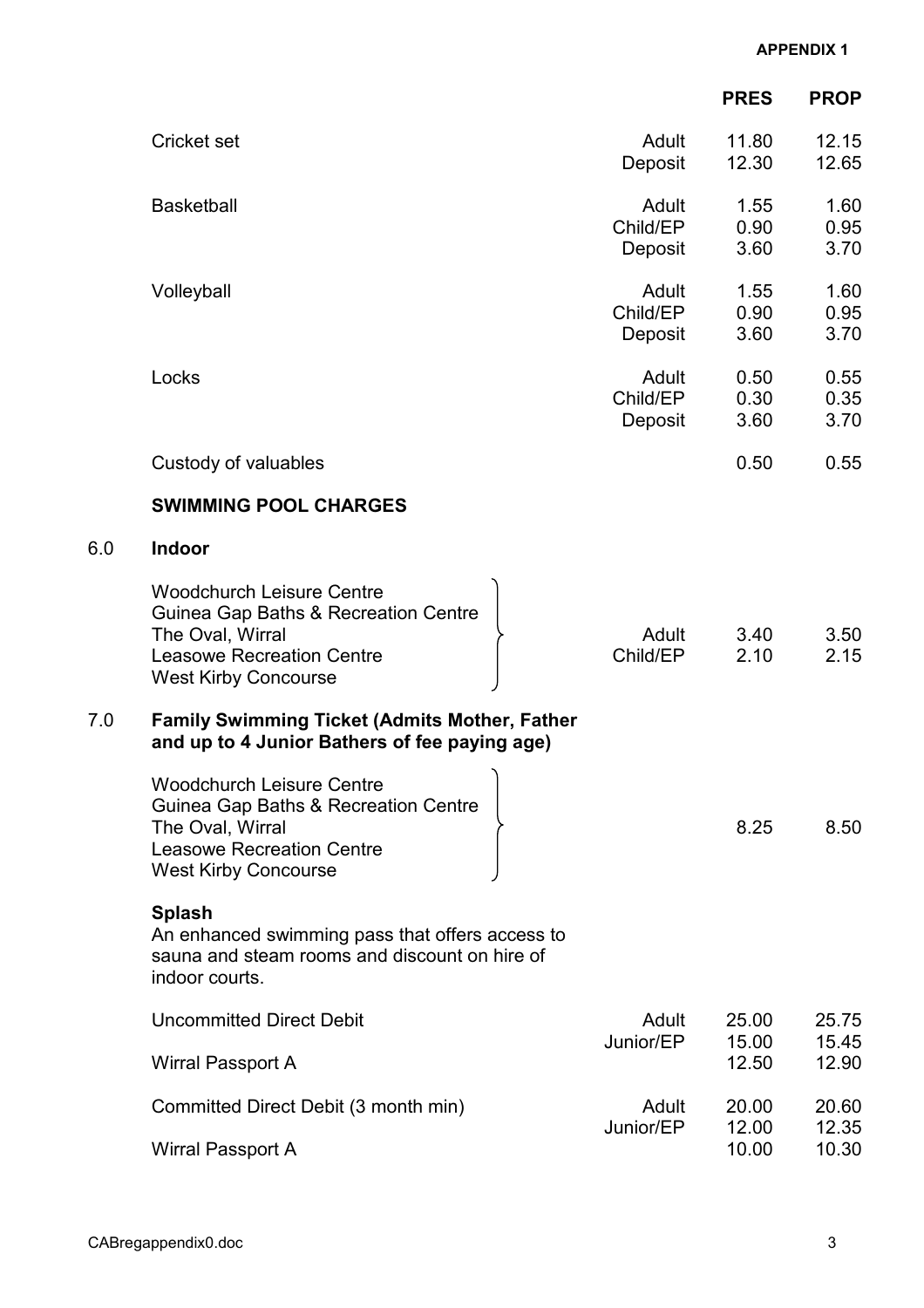|      |                                                                                      |                    | <b>PRES</b>      | <b>PROP</b>      |
|------|--------------------------------------------------------------------------------------|--------------------|------------------|------------------|
|      | Annual                                                                               | Adult<br>Junior/EP | 240.00<br>120.00 | 247.20<br>123.60 |
|      | Wirral Passport A                                                                    |                    | 120.00           | 123.60           |
| 8.0  | <b>Swimming Instruction</b>                                                          |                    |                  |                  |
|      | Child Instruction per session<br>Course charge calculated on length of duration/term |                    | 3.20             | 3.30             |
|      | Adult Instruction per session<br>Course charge calculated on length of duration/term |                    | 5.00             | 5.15             |
| 9.0  | <b>Swimming Galas and water polo matches (no</b><br>admission charged)               |                    |                  |                  |
|      | <b>Leasowe Recreation Centre</b>                                                     |                    |                  |                  |
|      | Weekday $-3$ hours<br>Excess per hour                                                |                    | 130.00<br>43.00  |                  |
|      | Saturday/Sunday - 3 hours<br>Excess per hour                                         |                    | 216.00<br>72.00  |                  |
|      | <b>Other Pools</b>                                                                   |                    |                  |                  |
|      | Weekday $-3$ hours<br>Excess per hour                                                |                    | 110.00<br>37.00  |                  |
|      | Saturday/Sunday - 3 hours<br>Excess per hour                                         |                    | 157.00<br>52.00  |                  |
| 10.0 | <b>Club Hire</b>                                                                     |                    |                  |                  |

# Competitive Clubs, Life Saving Clubs and Youth Organisations

# The Oval, Wirral/Leasowe Recreation Centre

| All pool area:                      |       |
|-------------------------------------|-------|
| Weekdays per hour VAT exempt        | 31.50 |
| Saturday/Sunday per hour VAT exempt | 34.00 |

# Woodchurch Leisure Centre/West Kirby Concourse/Guinea Gap Baths & Recreation Centre

| All pool area:                      |       |
|-------------------------------------|-------|
| Weekdays per hour VAT exempt        | 29.00 |
| Saturday/Sunday per hour VAT exempt | 31.50 |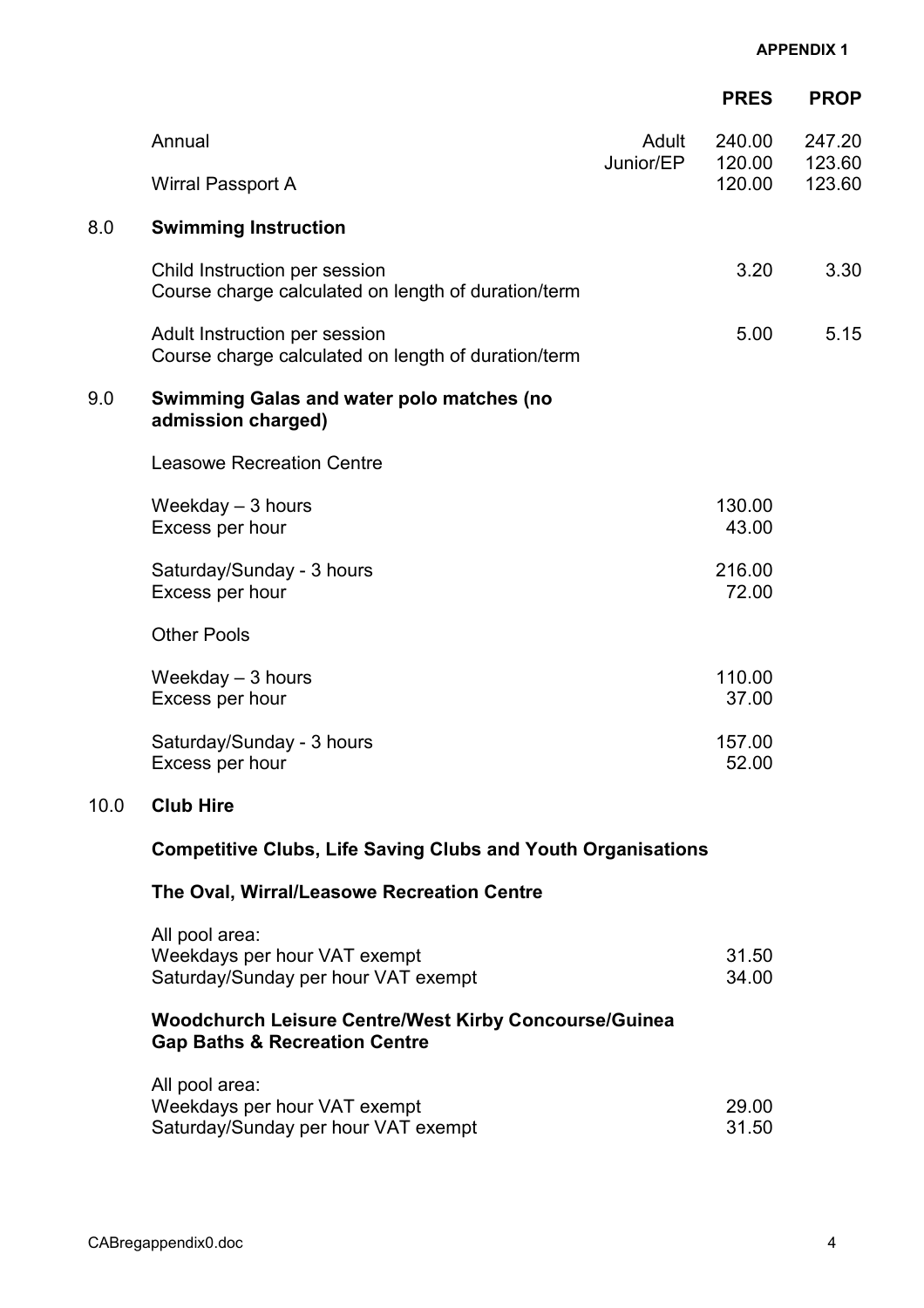|                                                                                                                    | <b>PRES</b> | <b>PROP</b> |
|--------------------------------------------------------------------------------------------------------------------|-------------|-------------|
| <b>Social Clubs</b>                                                                                                |             |             |
| The Oval, Wirral/Leasowe Recreation Centre                                                                         |             |             |
| All pool area:                                                                                                     |             |             |
| Weekdays per hour VAT exempt                                                                                       | 59.00       |             |
| Saturday/Sunday per hour VAT exempt                                                                                | 64.00       |             |
| <b>Woodchurch Leisure Centre/West Kirby</b><br><b>Concourse/Guinea Gap Baths &amp; Recreation</b><br><b>Centre</b> |             |             |
| All pool area:                                                                                                     |             |             |
| Weekdays per hour VAT exempt                                                                                       | 54.00       |             |
| Saturday/Sunday per hour VAT exempt                                                                                | 59.00       |             |
| Sponsored swim in aid of a registered charity to receive a 50% reduction of                                        |             |             |

11.0 Europa Pools

# Swimming Pool Charges

the Social Clubs rate.

|      | Adult Swim - Peak<br>Junior/EP Swim - Peak<br>Adult Swim - Off Peak<br>Junior/EP Swim - Off Peak<br><b>Spectator Competition Pool - Peak</b><br>Spectator Competition Pool - Off Peak<br>Spectator Leisure Pool - Peak<br>Spectator Leisure Pool - Off Peak |                   | 4.80<br>2.90<br>3.35<br>2.00<br>0.50<br>0.25<br>1.50<br>1.00 | 4.95<br>3.00<br>3.45<br>2.05<br>0.55<br>0.30<br>1.55<br>1.05 |
|------|-------------------------------------------------------------------------------------------------------------------------------------------------------------------------------------------------------------------------------------------------------------|-------------------|--------------------------------------------------------------|--------------------------------------------------------------|
|      | <b>Health Suite</b>                                                                                                                                                                                                                                         |                   |                                                              |                                                              |
|      | Steam room/Spa pool                                                                                                                                                                                                                                         |                   | 5.00                                                         | 5.15                                                         |
|      | <b>Function Room Hire</b><br>Use of the room per hour                                                                                                                                                                                                       |                   | 25.00                                                        | 25.75                                                        |
|      | <b>OTHER CHARGES</b>                                                                                                                                                                                                                                        |                   |                                                              |                                                              |
| 12.0 | <b>Spectator Charge</b>                                                                                                                                                                                                                                     | Adult<br>Child/EP | 0.50<br>0.30                                                 | 0.55<br>0.35                                                 |
| 13.0 | Ski Slope - The Oval, Wirral                                                                                                                                                                                                                                |                   |                                                              |                                                              |
|      | Use of slope per hour                                                                                                                                                                                                                                       | Adult             | 3.70                                                         | 3.80                                                         |
|      | Equipment hire per hour                                                                                                                                                                                                                                     | Child/EP<br>Adult | 2.20<br>3.70                                                 | 2.25<br>3.80                                                 |
|      | Club hire per hour                                                                                                                                                                                                                                          | Child/EP          | 2.20<br>32.50                                                | 2.25<br>33.50                                                |
|      |                                                                                                                                                                                                                                                             |                   |                                                              |                                                              |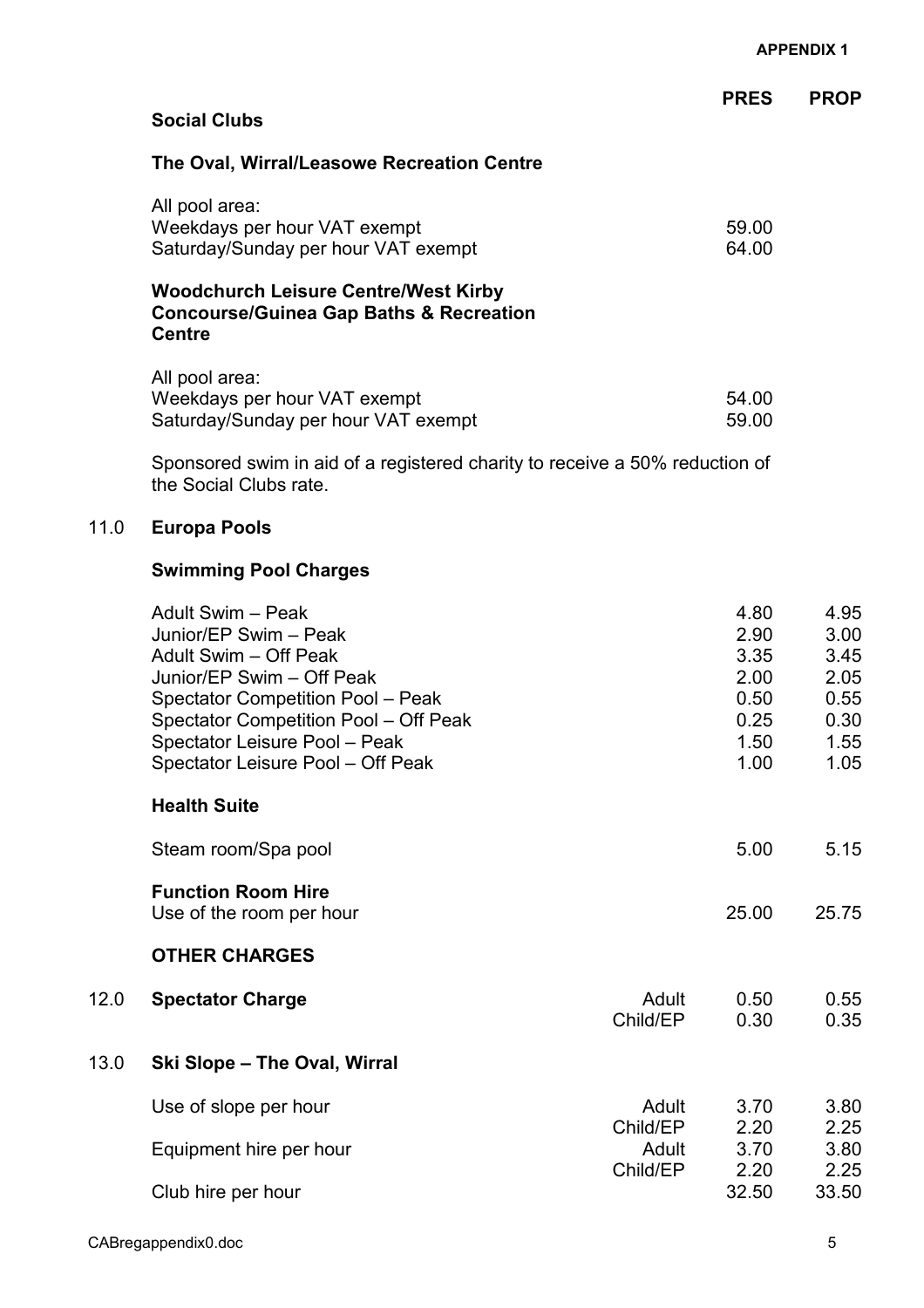|      |                                                                 |                                                      | <b>PRES</b>                | <b>PROP</b>    |
|------|-----------------------------------------------------------------|------------------------------------------------------|----------------------------|----------------|
| 14.0 | <b>Sauna</b>                                                    |                                                      |                            |                |
|      | Guinea Gap Baths & Recreation Centre                            | Adult<br><b>EP</b>                                   | 6.60<br>4.00               | 6.80<br>4.10   |
| 15.0 | <b>Athletic Meets</b>                                           |                                                      |                            |                |
|      | <b>Regional &amp; National</b>                                  |                                                      |                            |                |
|      | Oval                                                            | Weekday<br>Weekend<br><b>Bank Holiday</b>            | 213.00<br>266.00<br>332.00 |                |
|      | Local<br>Oval                                                   | Weekday<br>Weekend - Per Hour<br><b>Bank Holiday</b> | 44.00<br>49.00<br>56.00    |                |
|      | Floodlights - per meeting                                       |                                                      | 57.50                      |                |
| 16.0 | <b>Cricket</b>                                                  |                                                      |                            |                |
|      | Casual booking<br>Per match                                     | Adult<br>Child/EP                                    | 54.50<br>32.70             | 56.15<br>33.70 |
| 17.0 | Athletic Training/Football Training/Jogging etc                 |                                                      |                            |                |
|      | Per session                                                     | Adult<br>Junior/EP                                   | 2.20<br>1.30               | 2.25<br>1.35   |
|      | Hourly rate per club                                            |                                                      | 32.00                      | 32.95          |
|      | Season ticket - Oval                                            | Adult<br>Junior/EP                                   | 54.50<br>32.70             | 56.15<br>33.70 |
| 18.0 | <b>All Weather Areas</b>                                        |                                                      |                            |                |
|      | Full pitch per hour                                             | Adult<br>Junior/EP                                   | 24.20<br>14.50             | 24.95<br>15.00 |
|      | Half pitch per hour                                             | Adult<br>Junior/EP                                   | 12.10<br>7.25              | 12.45<br>7.45  |
|      | <b>Floodlights</b>                                              |                                                      |                            |                |
|      | Full pitch per hour<br>Half pitch per hour                      |                                                      | 19.60<br>9.80              | 20.20<br>10.10 |
|      | <b>Oval Main Pitch &amp; Floodlights</b><br>Full pitch per hour |                                                      | 147.00.                    | 151.40         |
|      | CABregappendix0.doc                                             |                                                      |                            | 6              |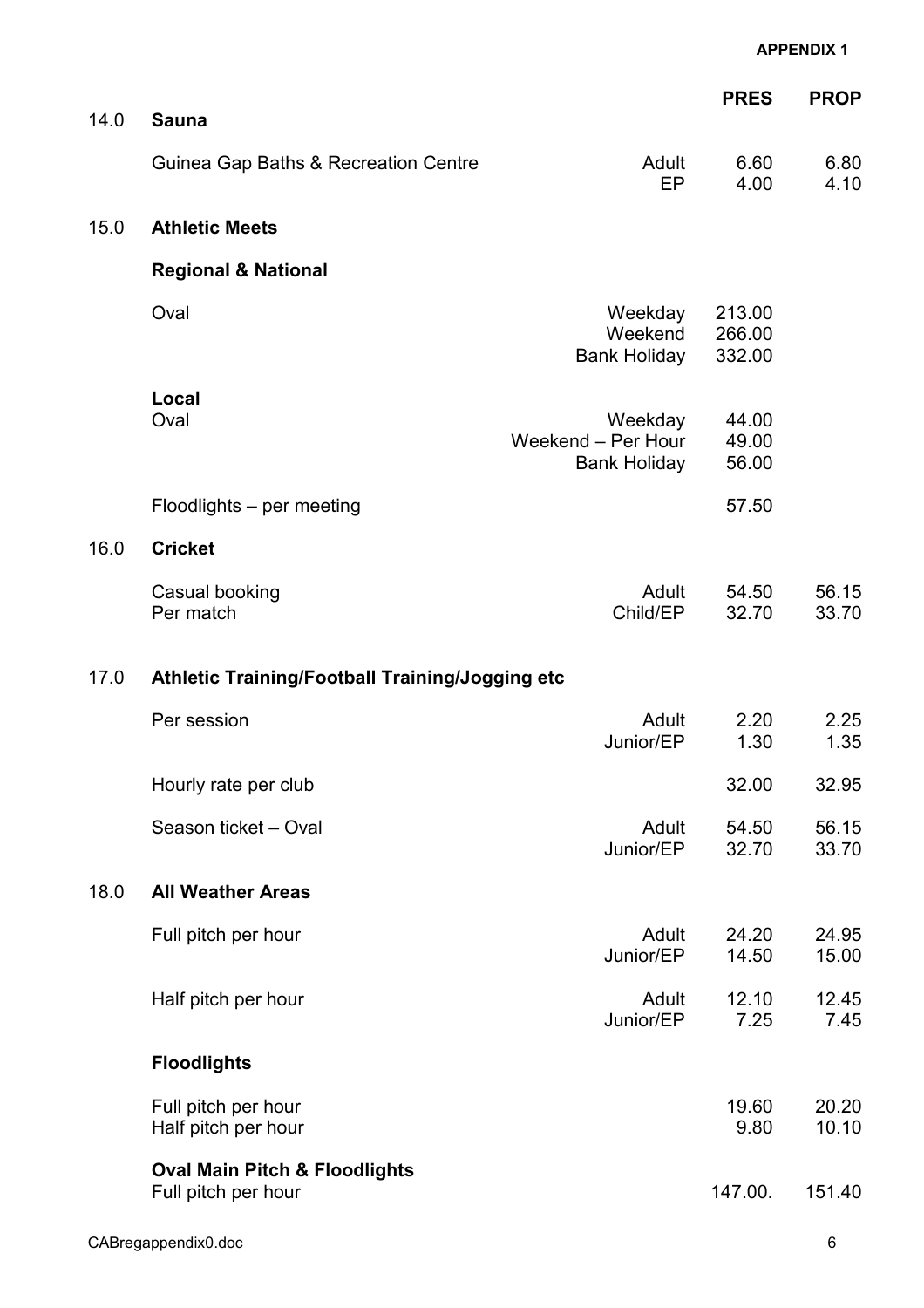|      |                                                                                                                       |                    | <b>APPENDIX 1</b>      |                        |
|------|-----------------------------------------------------------------------------------------------------------------------|--------------------|------------------------|------------------------|
|      |                                                                                                                       |                    | <b>PRES</b>            | <b>PROP</b>            |
|      | Floodlights per match                                                                                                 |                    | 36.75                  | 37.85                  |
| 19.0 | <b>Artificial Turf Pitch</b>                                                                                          |                    |                        |                        |
|      | <b>Peak</b>                                                                                                           |                    |                        |                        |
|      | Third pitch per hour                                                                                                  | Adult<br>Junior/EP | 32.50<br>19.50         | 33.50<br>20.10         |
|      | Full pitch per hour                                                                                                   | Adult<br>Junior/EP | 97.50<br>58.50         | 100.45<br>60.25        |
|      | Full pitch – matches (1.5 hours)                                                                                      | Adult<br>Junior/EP | 119.00<br>71.40        | 122.55<br>73.55        |
|      | <b>Off Peak</b>                                                                                                       |                    |                        |                        |
|      | Third pitch per hour                                                                                                  | Adult<br>Junior/EP | 21.60<br>13.00         | 22.25<br>13.40         |
|      | Full pitch per hour                                                                                                   | Adult<br>Junior/EP | 64.80<br>39.00         | 66.75<br>40.15         |
|      | Full pitch – matches (1.5 hours)                                                                                      | Adult<br>Junior/EP | 79.00<br>47.40         | 81.35<br>48.80         |
|      | <b>Floodlights</b><br>Third pitch per hour<br>Full pitch per hour<br>Full pitch – matches (1.5 hours)                 |                    | 7.50<br>22.50<br>33.75 | 7.75<br>23.20<br>34.75 |
| 20.0 | <b>Tennis</b>                                                                                                         |                    |                        |                        |
|      | <b>Peak</b>                                                                                                           |                    |                        |                        |
|      | Indoor courts per hour                                                                                                | Adult<br>Junior/EP | 19.00<br>11.40         | 19.55<br>11.75         |
|      | <b>Off Peak</b>                                                                                                       |                    |                        |                        |
|      | Indoor court per hour                                                                                                 | Adult<br>Junior/EP | 12.80<br>7.70          | 13.20<br>7.95          |
|      | Outdoor courts per hour                                                                                               | Adult<br>Junior/EP | 3.60<br>2.15           | 3.70<br>2.20           |
| 21.0 | <b>Marine Lake, West Kirby</b><br><b>Annual Licences (April to March)</b><br>Sail boats/boards<br>Rowing boats/canoes |                    | 139.00<br>100.00       | 143.15<br>103.00       |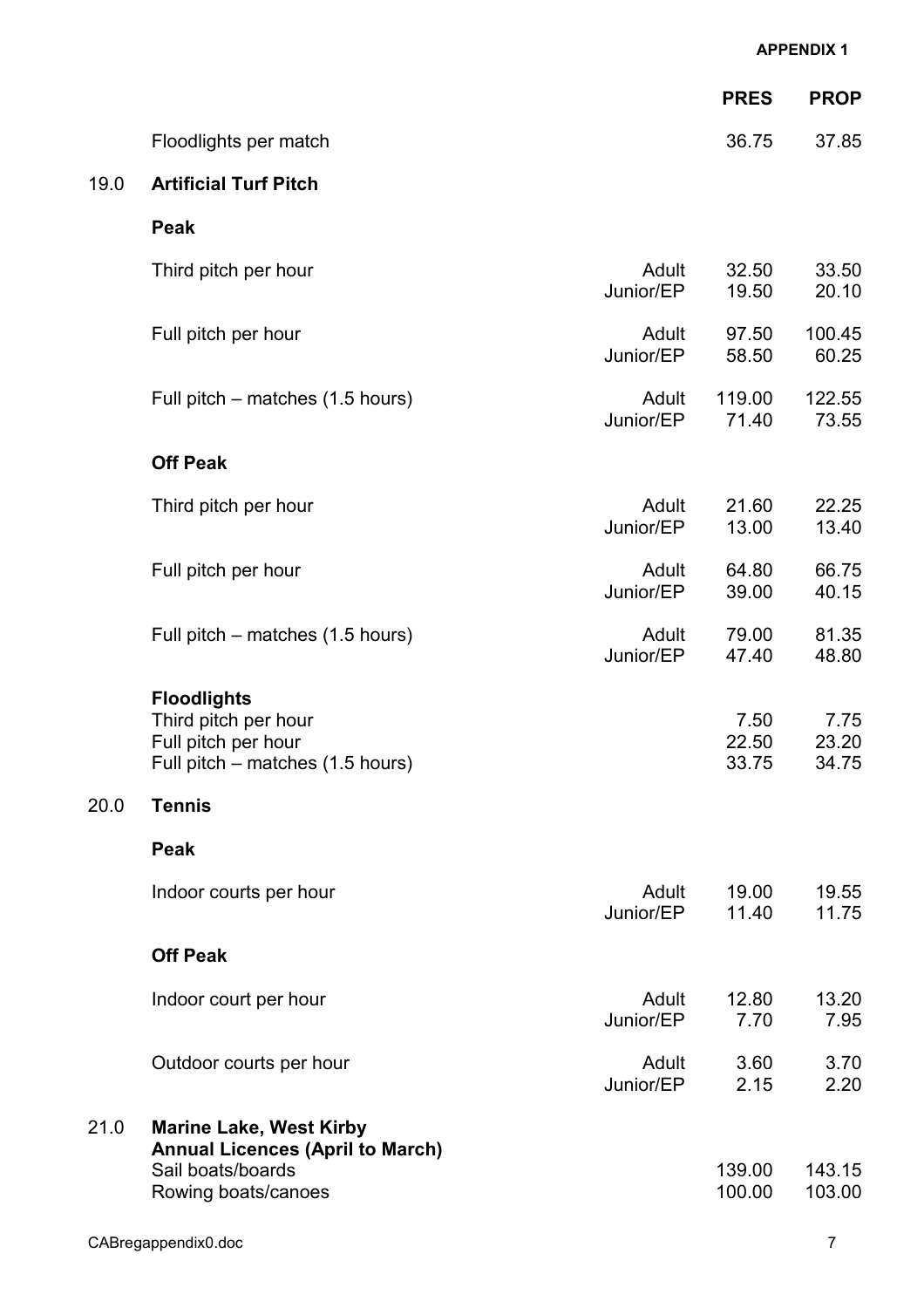|      | <b>Seasonal Licences (April to September)</b>                                                                                                                                                                                                                                                                          |                                 | <b>PRES</b>      | <b>PROP</b>                           |
|------|------------------------------------------------------------------------------------------------------------------------------------------------------------------------------------------------------------------------------------------------------------------------------------------------------------------------|---------------------------------|------------------|---------------------------------------|
|      | Sail boats/boards<br>Rowing boats/canoes                                                                                                                                                                                                                                                                               |                                 | 115.50<br>82.00  | 118.95<br>84.45                       |
|      | <b>Seasonal Licences (October to March)</b><br>Sail boats/boards<br>Rowing boats/canoes                                                                                                                                                                                                                                |                                 | 75.00<br>64.50   | 77.25<br>66.45                        |
|      | Registered youth organisations and disabled clubs to receive a 50%<br>reduction of the above rates.                                                                                                                                                                                                                    |                                 |                  |                                       |
|      | <b>Day Licences</b><br>Sail boats/boards<br>Rowing boats/canoes                                                                                                                                                                                                                                                        |                                 | 12.00<br>8.00    | 12.35<br>8.25                         |
|      | <b>PARKS AND RECREATION ACTIVITIES</b>                                                                                                                                                                                                                                                                                 |                                 |                  |                                       |
| 22.0 | <b>Allotments</b><br>(Allotment site secretaries are provided with a rent free plot and<br>small allowance in recognition of their administrative duties).<br>Per plot<br>Per plot EP                                                                                                                                  |                                 | 29.00<br>14.50   | 31.00<br>15.50                        |
| 23.0 | <b>Bowling Greens</b>                                                                                                                                                                                                                                                                                                  |                                 |                  |                                       |
|      | Hire of woods                                                                                                                                                                                                                                                                                                          | Adult<br>Child/EP               | 2.00<br>1.00     | 2.00<br>1.00                          |
|      | (If playing on an unreserved green there is no charge for the green).<br>Seasonal Reservations will be made on a full or half share basis. Clubs prepared to<br>share their green with a second club would make a half share reservation, whilst<br>those requiring exclusive use would make a full share reservation. |                                 |                  |                                       |
|      | <b>Afternoon Session</b>                                                                                                                                                                                                                                                                                               |                                 |                  |                                       |
|      | <b>Half share</b>                                                                                                                                                                                                                                                                                                      | Adult<br><b>EP/Junior Clubs</b> | 358.00<br>215.00 | 376.00<br>226.00<br><b>VAT Exempt</b> |
|      | <b>Full share</b>                                                                                                                                                                                                                                                                                                      | Adult<br><b>EP/Junior Clubs</b> | 683.00<br>410.00 | 717.00<br>431.00<br><b>VAT Exempt</b> |
|      | <b>Evening Session</b>                                                                                                                                                                                                                                                                                                 |                                 |                  |                                       |
|      | Half share                                                                                                                                                                                                                                                                                                             | Adult<br><b>EP/Junior Clubs</b> | 358.00<br>215.00 | 376.00<br>226.00<br><b>VAT Exempt</b> |
|      | Full share                                                                                                                                                                                                                                                                                                             | Adult                           | 676.00           | 710.00                                |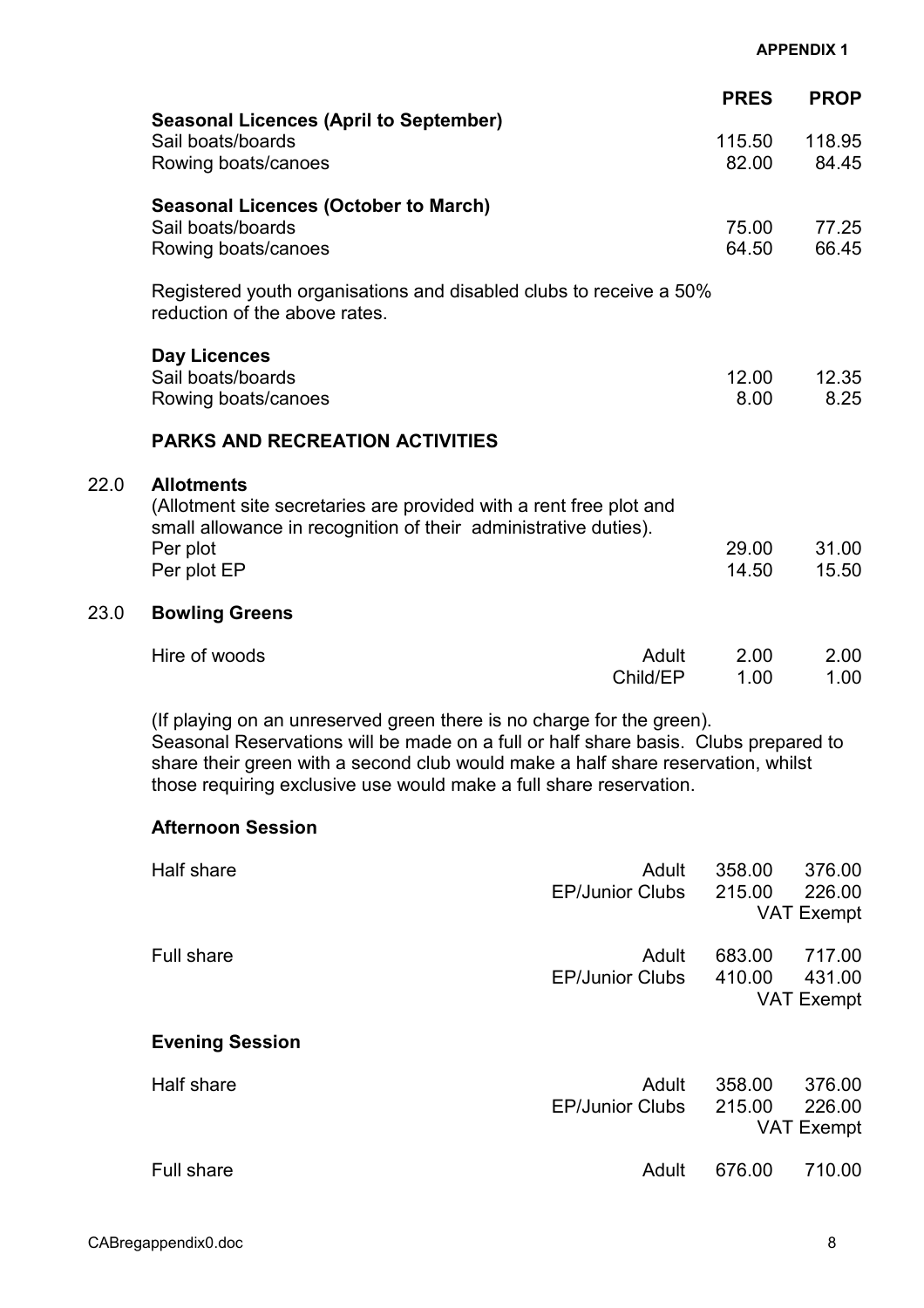|      |                                                                                                                 | <b>EP/Junior Clubs</b> | 405.00               | 425.00               |
|------|-----------------------------------------------------------------------------------------------------------------|------------------------|----------------------|----------------------|
|      |                                                                                                                 |                        | <b>PRES</b>          | <b>PROP</b>          |
|      | Casual booking for match                                                                                        | Adult                  | 27.00                | 27.00                |
|      | The general public continue to have unrestricted access to certain greens in each<br>District of the Authority. | <b>EP/Junior Clubs</b> | 16.00                | 16.00                |
| 24.0 | <b>Cricket</b>                                                                                                  |                        |                      |                      |
|      | <b>Green Lane</b><br>Full share weekend                                                                         |                        | 502.00               | 517.00<br>VAT exempt |
|      | <b>Thornton Hough</b><br>Casual booking                                                                         | Adult<br>Child/EP      | 64.00<br>38.00       | 64.00<br>38.00       |
| 25.0 | <b>Miniature Golf</b>                                                                                           |                        |                      |                      |
|      | <b>Miniature Golf - 9 Holes</b>                                                                                 |                        |                      |                      |
|      | <b>Arrowe Park/Kings Parade</b><br>Family ticket (max 4 players – 2 adults)                                     | Adult<br>Junior/EP     | 3.20<br>1.90<br>6.40 | 3.30<br>1.95<br>6.60 |
|      | <b>Miniature Golf - 18 Holes</b>                                                                                |                        |                      |                      |
|      | <b>Wallasey Beach</b><br>Family Ticket (max 4 players - 2 adults)                                               | Adult<br>Junior/EPO    | 3.60<br>2.20<br>7.40 | 3.70<br>2.30<br>7.60 |
| 26.0 | <b>Crazy Golf</b>                                                                                               | Adult<br>Junior/EP     | 1.30<br>0.80         | 1.40<br>0.90         |
| 27.0 | <b>Putting</b> – per round                                                                                      | Adult                  | 1.60                 | 1.65                 |
| 28.0 | <b>Tennis (Outdoor)</b>                                                                                         |                        |                      |                      |
|      | All weather courts per court per hour                                                                           | Adult<br>Child/EP      | 3.80<br>2.20         | 3.90<br>2.30         |
|      | Grass/Shale per hour                                                                                            | Adult<br>Child/EP      | 1.90<br>1.10         | 2.00<br>1.10         |
| 29.0 | <b>Football Pitches</b>                                                                                         |                        |                      |                      |
|      | <b>Adult Charge</b><br>Charge per season, alternate weekly use.                                                 |                        |                      |                      |
|      | Class A – modern changing accommodation with                                                                    |                        | 283.00               | 300.00               |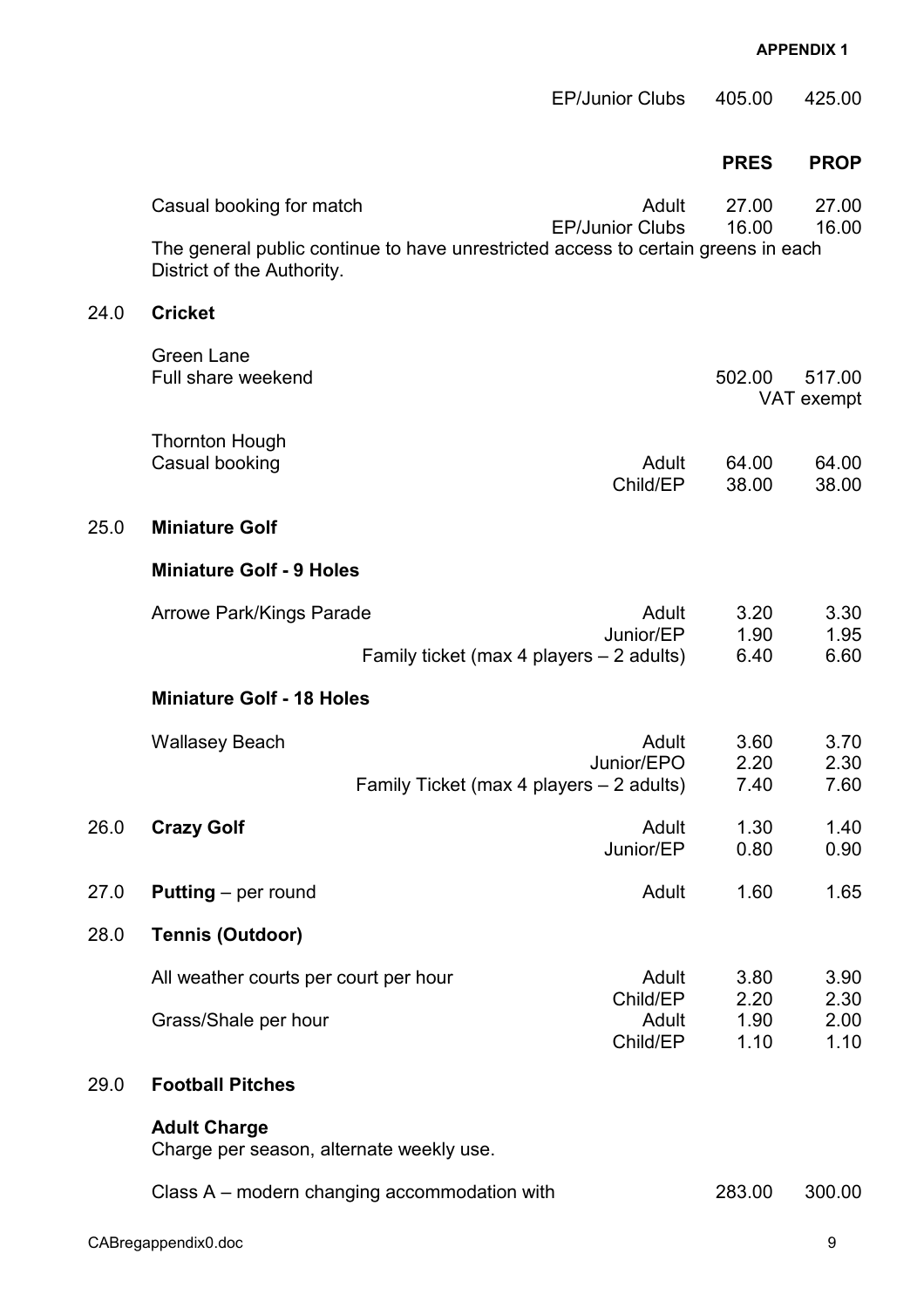| hot and cold showers.                                            |                   |                         | VAT exempt              |
|------------------------------------------------------------------|-------------------|-------------------------|-------------------------|
|                                                                  |                   | <b>PRES</b>             | <b>PROP</b>             |
| Class $B - a$ dequate or older changing                          |                   | 227.00                  | 240.00                  |
| accommodation with hot and cold showers.                         |                   |                         | VAT exempt              |
| Class C – adequate changing accommodation with                   |                   | 177.00                  | 187.00                  |
| no showers.                                                      |                   |                         | VAT exempt              |
| Class D – substandard or no changing                             |                   | 103.00                  | 110.00                  |
| accommodation.                                                   |                   |                         | VAT exempt              |
| Central Oval (per match)                                         | Adult<br>Child/EP | 145.00<br>87.00         | 154.00<br>92.00         |
| With lights                                                      | Adult<br>Child/EP | 181.00<br>109.00        | 191.00<br>116.00        |
| Occasional Hire (per match)<br>Class A<br>Class B<br>Class C     |                   | 38.00<br>31.00<br>29.00 | 40.00<br>33.00<br>31.00 |
| <b>Junior Charges</b><br>Charge per season, alternate weekly use |                   |                         |                         |
| Class A                                                          |                   | 151.50                  | 160.00<br>VAT exempt    |
| Class B                                                          |                   | 114.50                  | 121.00<br>VAT exempt    |
| Class C                                                          |                   | 88.50                   | 93.00<br>VAT exempt     |
| Class D                                                          |                   | 53.00                   | 56.00<br>VAT exempt     |
| Mini Soccer (per pitch)                                          |                   | 52.50                   | 56.00                   |
| Occasional Hire (per match)<br>Class A<br>Class B<br>Class C     |                   | 22.00<br>17.00<br>16.00 | 23.00<br>18.00<br>17.00 |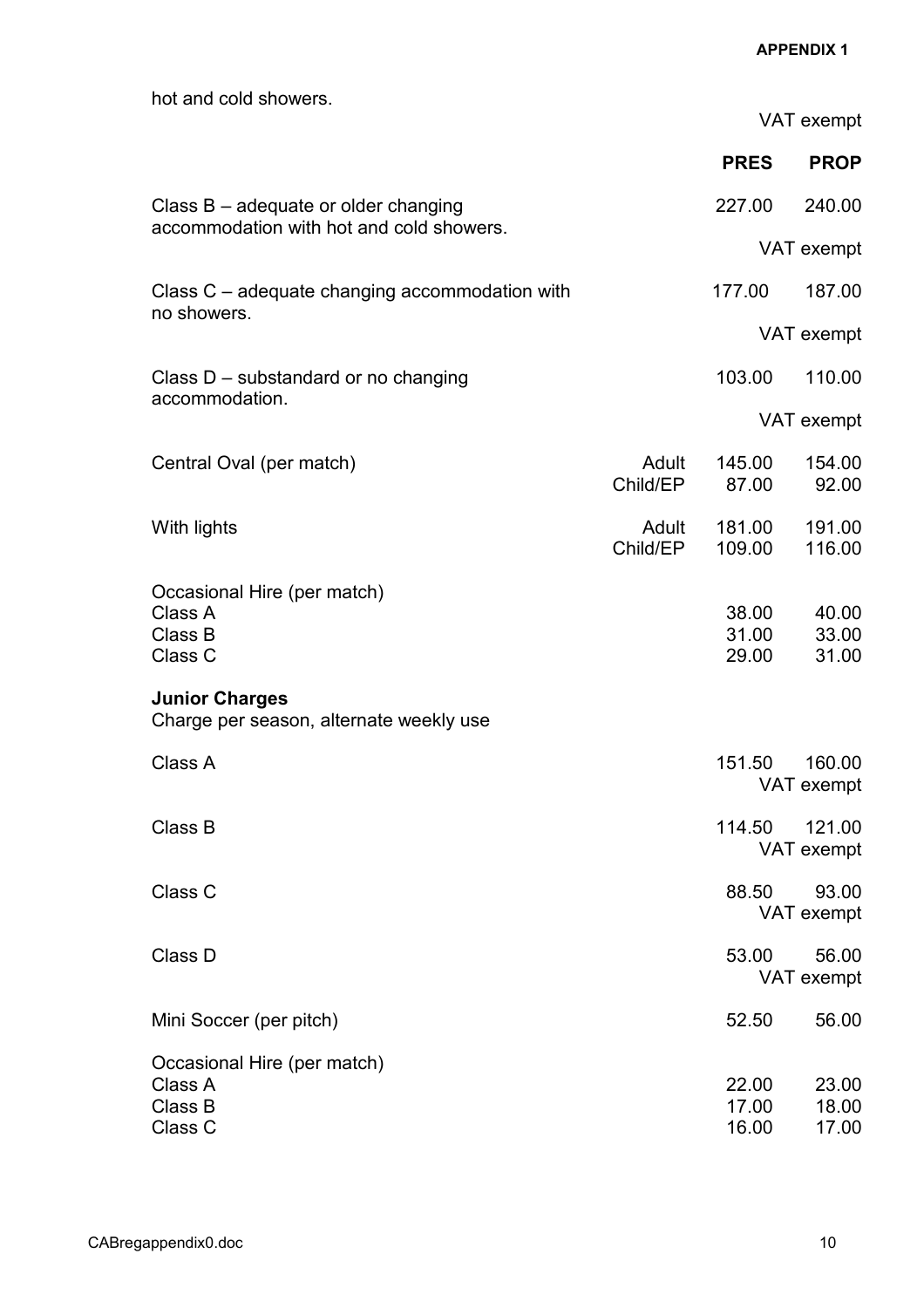|      |                                                                                                                              |                      | <b>PRES</b>                | <b>PROP</b>                |
|------|------------------------------------------------------------------------------------------------------------------------------|----------------------|----------------------------|----------------------------|
| 30.0 | <b>Golf Courses</b>                                                                                                          |                      |                            |                            |
|      | <b>18 Hole Courses</b><br><b>Arrowe Park</b><br>Hoylake<br>Per round<br>Brackenwood<br>(2 hours before sunset) Sunset Ticket | Adult<br>Child/EP    | 11.60<br>6.90<br>5.90      | 12.00<br>7.10<br>6.10      |
|      | All course contract (seven days)                                                                                             | Adult<br>EP<br>Child | 492.00<br>259.00<br>129.00 | 507.00<br>267.00<br>132.00 |
|      | (There is a reduced contract for juniors who are members of a<br>recognised municipal club of £60 per annum).                |                      |                            |                            |
|      | All course contract (five days)                                                                                              | EP                   | 208.00                     | 214.00                     |
|      | 9 hole course (Warren) per round                                                                                             | Adult<br>Child/EP    | 5.90<br>3.50               | 6.10<br>3.60               |
|      | 9 hole course (Warren) (seven days)                                                                                          | Adult<br>EP<br>Child | 324.00<br>173.00<br>69.00  | 334.00<br>178.00<br>71.00  |
|      | 9 hole course (Warren) (five days)                                                                                           | EP                   | 144.00                     | 148.00                     |
|      | Passport to Leisure will not apply to any golf course contracts.                                                             |                      |                            |                            |
|      | Adult 9 hole course contracts can be used at other<br>courses at concessionary rate.                                         |                      |                            |                            |
|      | Adult/EP/Junior                                                                                                              |                      | 5.70                       | 5.90                       |
|      | Seasonal tee reservations - no change (as 2000).                                                                             |                      |                            |                            |
| 31.0 | <b>Wirral Country Park</b>                                                                                                   |                      |                            |                            |
|      | Charge for Ranger Activity for schools from outside<br>Wirral                                                                | Child                | 1.70                       | 1.75                       |
|      | Hire of theatre – morning or afternoon<br>Hire of theatre - whole day                                                        |                      | 36.00<br>60.00             | 37.00<br>62.00             |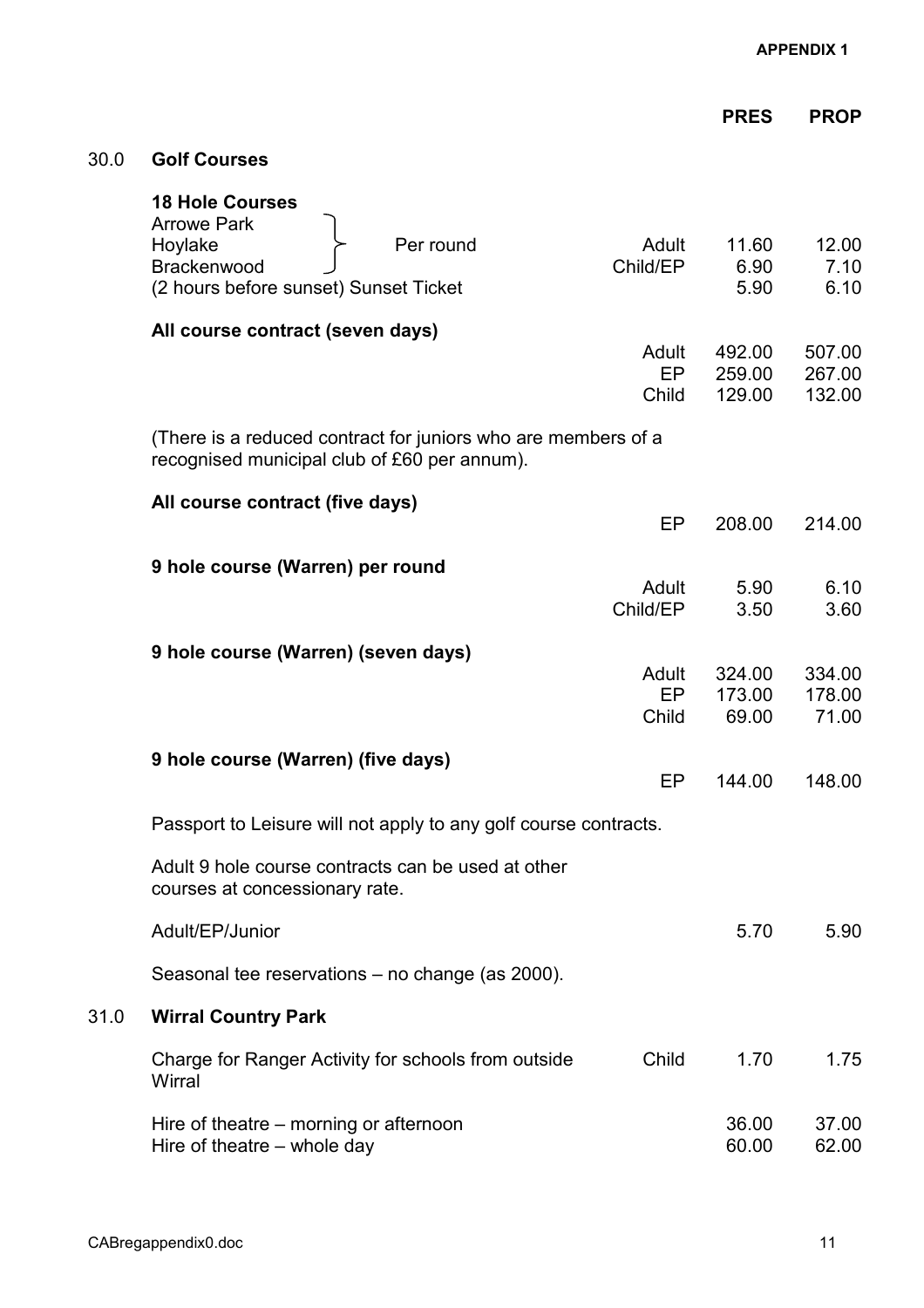|      |                                                                                                                                                                                                            |                                            | <b>PRES</b>                               | <b>PROP</b>                               |
|------|------------------------------------------------------------------------------------------------------------------------------------------------------------------------------------------------------------|--------------------------------------------|-------------------------------------------|-------------------------------------------|
| 32.0 | <b>Rugby Pitches (UML Sports Ground)</b>                                                                                                                                                                   |                                            |                                           |                                           |
|      | Adult charge – per pitch<br>Charge per season, alternate weekly use (half<br>share)                                                                                                                        |                                            | 270.00                                    | 278.00                                    |
| 33.0 | <b>Vehicle and Launching Permits</b><br>Non Club member any powered craft<br>PWC/Jet Ski club members<br>Diving/fishing/powerboat club member<br>Day permit any powered craft<br>Exempt craft/vehicle only |                                            | 113.00<br>52.00<br>52.00<br>17.00<br>6.00 | 116.40<br>54.00<br>54.00<br>18.00<br>7.00 |
| 34.0 | LIBRARIES, ART GALLERY AND MUSEUMS                                                                                                                                                                         |                                            |                                           |                                           |
| 35.0 | <b>Birkenhead Film Society</b>                                                                                                                                                                             |                                            |                                           |                                           |
|      | Full<br>Concession                                                                                                                                                                                         |                                            | 17.50<br>15.00                            | 17.50<br>15.00                            |
|      | Membership<br>Entrance fee                                                                                                                                                                                 | <b>Members</b><br><b>Visitors</b><br>Cons. | 1.00<br>4.50<br>4.00                      | 1.00<br>4.50<br>4.00                      |
| 36.0 | <b>Libraries</b>                                                                                                                                                                                           |                                            |                                           |                                           |
|      | <b>Fines</b><br>Adult per day<br>EP<br>Children                                                                                                                                                            |                                            | 0.12<br>0.06<br>0.01                      | 0.12<br>0.06<br>0.01                      |
|      | <b>Maximum fine per book</b>                                                                                                                                                                               |                                            |                                           |                                           |
|      | Adult<br>EP<br>Children                                                                                                                                                                                    |                                            | 4.80<br>2.40<br>0.80                      | 4.80<br>2.40<br>0.80                      |
|      | <b>ICT Suites</b><br>After first hour – charge per half hour or part of                                                                                                                                    |                                            | 0.60                                      | 0.60                                      |
| 37.0 | <b>Music Libraries</b>                                                                                                                                                                                     |                                            |                                           |                                           |
|      | Hire of compact discs                                                                                                                                                                                      |                                            | 1.10<br>$(*0.80)$                         | 1.10<br>$(*0.80)$                         |
|      | <b>Boxed sets</b>                                                                                                                                                                                          |                                            | 1.50<br>$(*1.10)$                         | 1.50<br>$(*1.10)$                         |
|      | Further concessions apply to visually impaired and<br>housebound.                                                                                                                                          |                                            |                                           |                                           |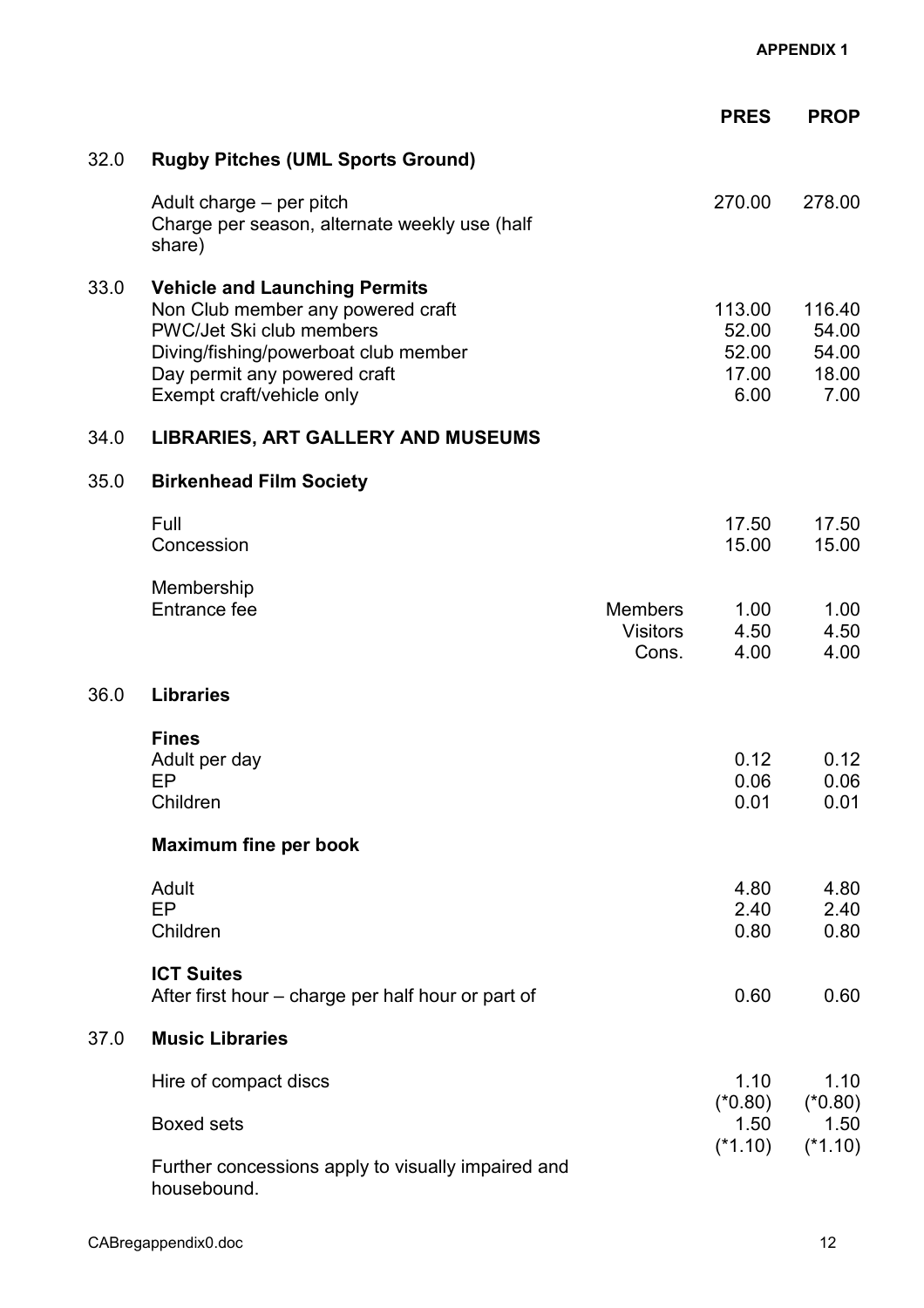|      |                                                               | <b>PROP</b>       | <b>PROP</b>       |
|------|---------------------------------------------------------------|-------------------|-------------------|
|      | <b>DVD Membership</b>                                         | 7.00<br>$(*5.00)$ | 7.00<br>$(*5.00)$ |
|      | Hire per DVD                                                  |                   |                   |
|      | <b>Current Films</b>                                          | 2.00<br>1.30      | 2.00<br>1.30      |
|      | <b>Specialist</b><br>Current                                  | 1.50              | 1.50              |
|      | <b>Specialist</b>                                             | 1.00              | 1.00              |
|      | * = Concessions                                               |                   |                   |
|      | <b>DVD Loan Fines</b>                                         |                   |                   |
|      | Current                                                       | 0.85              | 0.85              |
|      | <b>Specialist</b>                                             | 0.65              | 0.65              |
|      | Maximum DVD fine                                              | 12.00             | 12.00             |
|      | Compact disc language courses                                 |                   |                   |
|      | Single disc                                                   | 1.10              | 1.10              |
|      | Multi disc language course                                    | $(*0.80)$         | $(*0.80)$         |
|      | <b>Talking Books (Multiple)</b>                               | 1.30              | 1.30              |
|      | Playaways CD/Cassettes<br>Vfree service for visually impaired | 1.50              | 1.50              |
|      | <b>Subscriptions</b>                                          |                   |                   |
|      | One ticket                                                    | 24.00             | 24.00             |
|      | Two tickets                                                   | 43.00             | 43.00             |
|      | Three tickets                                                 | 60.00             | 60.00             |
|      | Music fines per day                                           | 0.12              | 0.12              |
|      | Concessions                                                   | 0.06              | 0.06              |
|      | Max Fine                                                      | 4.20              | 4.20              |
|      | Concessions                                                   | 2.40              | 2.40              |
| 38.0 | Photocopying                                                  |                   |                   |
|      | A4 use of library material                                    | 0.10              | 0.10              |
|      | A4 personal copying                                           | 0.05              | 0.05              |
|      | A4 children's homework                                        | 0.05              | 0.05              |
|      | A3/B4 personal copying                                        | 0.10<br>0.20      | 0.10<br>0.20      |
|      | A3/B4 use of library material<br>A0 size archives normal      | 8.50              | 8.50              |
|      | A1 size Black and White archives                              | 6.00              | 6.00              |
|      | A2 size Black and White archives                              | 5.00              | 5.00              |
|      | A0 size archives laser colour                                 | 32.00             | 32.00             |
|      | A1 size archives laser colour                                 | 28.00             | 28.00             |
|      | A2 size archives laser colour                                 | 24.00             | 24.00             |
|      | A3 size archives laser colour                                 | 3.20              | 3.20              |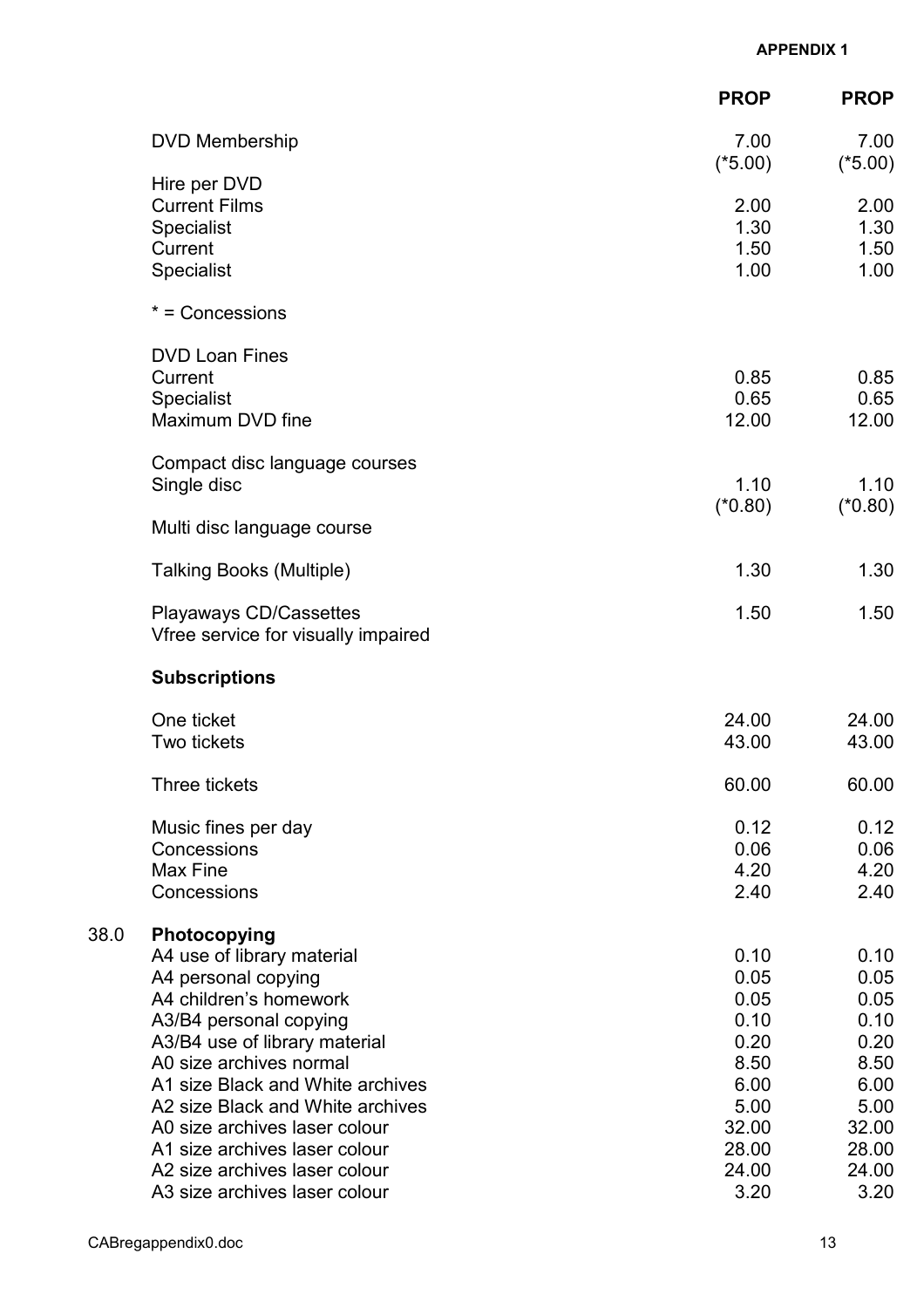|      | A4 size archives laser colour<br>Archive postal enquiries – minimum photocopy                                                               |                         | 1.80<br>5.50                         | 1.80<br>5.50                         |
|------|---------------------------------------------------------------------------------------------------------------------------------------------|-------------------------|--------------------------------------|--------------------------------------|
|      | charge<br>Elderly persons and unemployed (on production of<br>UB40 – claims for government benefits, rebates or<br>grants) non refundable.  | Free                    | Free                                 | Free                                 |
|      | Reference research fee                                                                                                                      |                         | 7.50                                 | 7.50                                 |
|      | <b>Microfilm Reader Use</b><br>Digital Camera copy<br>Laminating A4<br>Laminating A3                                                        |                         | 0.50<br>0.60<br>0.60<br>1.20         | 0.50<br>0.60<br>0.60<br>1.20         |
| 39.0 | <b>Book Reservations</b>                                                                                                                    |                         | 0.80                                 | 0.80                                 |
|      | Concessions                                                                                                                                 |                         | 0.50                                 | 0.50                                 |
|      | <b>Regional and British Library Reservations</b>                                                                                            |                         | 2.50                                 | 2.50                                 |
|      | Concessions<br>Renewal<br><b>Renewal Concessions</b><br><b>Scores - Wirral Societies</b><br><b>Non Wirral Societies</b>                     |                         | 1.50<br>2.00<br>1.50<br>1.50<br>3.50 | 1.50<br>2.00<br>1.50<br>1.50<br>3.50 |
| 40.0 | <b>Fax</b><br>Sending:<br>Local<br><b>UK</b><br>International                                                                               |                         | 0.80<br>1.00<br>1.50                 | 0.80<br>1.00<br>1.50                 |
|      | Receiving:                                                                                                                                  |                         | 0.50                                 | 0.50                                 |
|      | <b>Computer Print Charges</b>                                                                                                               |                         |                                      |                                      |
|      | 1 x A4 colour print<br>1 x A4 black and white print<br>A3 Black and White<br>A3 Colour<br>Concessions at half above for education purposes. | Adults<br><b>Adults</b> | 0.50<br>0.10<br>0.20<br>1.00         | 0.50<br>0.10<br>0.20<br>1.00         |
| 41.0 | <b>Hire of Library Rooms</b><br>Per hour-day<br>Per hour - night                                                                            |                         | 3.00<br>4.00                         | 3.00<br>4.00                         |
| 42.0 | Commission on sale of exhibition items                                                                                                      |                         | 20%                                  | 20%                                  |
|      | Commission on ticket sales                                                                                                                  |                         | 20%                                  | 20%                                  |
|      |                                                                                                                                             |                         |                                      |                                      |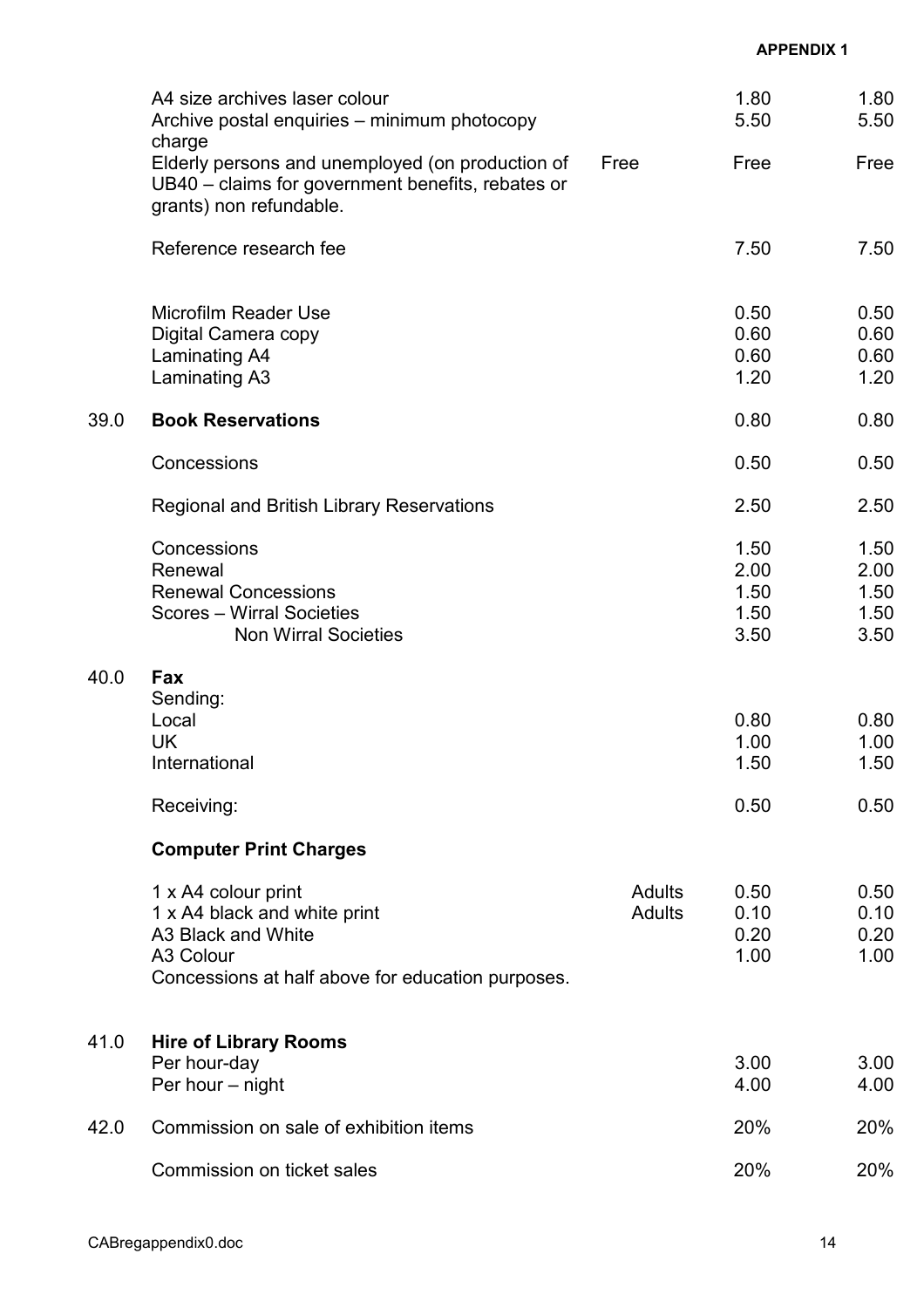## 43.0 Halls and Meeting Rooms

All charges are at an hourly rate.

Each day is divided into:

 Morning session 9.00 – 13.00 Afternoon session 13.00 – 17.30 Evening session 18.00 – 24.00 The minimum sessional booking is 3 hours. Christmas Eve to be weekend standard charge plus 50%

All day weddings to be charged evening rate plus 15%

 Hirers who are registered charities generating funds are entitled to a reduction of up to 50% (Monday – Thursday only) upon the production of their registered charity number. This reduction will also apply to local clubs and societies.

 Hours outside 0900 – 24.00 are at the discretion of the management and the hourly rate will reflect any additional staffing costs.

If a hall is to be used for profit by a Hirer, a separate fee will be negotiated.

All concessions will be made at the discretion of the facilities manager.

### 44.0 Halls and Meeting Room Charges – Hourly Rate

|             |             | <b>Daytime</b> |             |
|-------------|-------------|----------------|-------------|
| <b>PRES</b> | <b>PROP</b> | <b>PRES</b>    | <b>PROP</b> |
| 17.00       | 17.50       | 14.00          | 14.40       |
| 51.00       | 52.55       | 42.50          | 43.80       |
|             |             |                |             |
| 28.50       | 29.35       | 26.50          | 27.30       |
| 28.50       | 29.35       | 26.50          | 27.30       |
| 16.50       | 17.00       | 12.50          | 12.90       |
| 12.00       | 12.35       | 9.50           | 9.80        |
| 12.00       | 12.35       | 9.50           | 9.80        |
| 12.00       | 12.35       | 9.50           | 9.80        |
| 12.00       | 12.35       | 9.50           | 9.80        |
| 13.00       | 13.40       | 11.00          | 11.35       |
| 13.00       | 13.40       | 11.00          | 11.35       |
| 12.00       | 12.35       | 9.50           | 9.80        |
|             |             |                |             |
| 27.50       | 28.35       | 19.50          | 20.10       |
| 16.50       | 17.00       | 12.50          | 12.90       |
| 11.00       | 11.35       | 9.50           | 9.80        |
|             |             |                |             |
| 42.50       | 43.80       | 29.00          | 29.90       |
| 14.50       | 14.95       | 11.00          | 11.35       |
|             |             | <b>Evening</b> |             |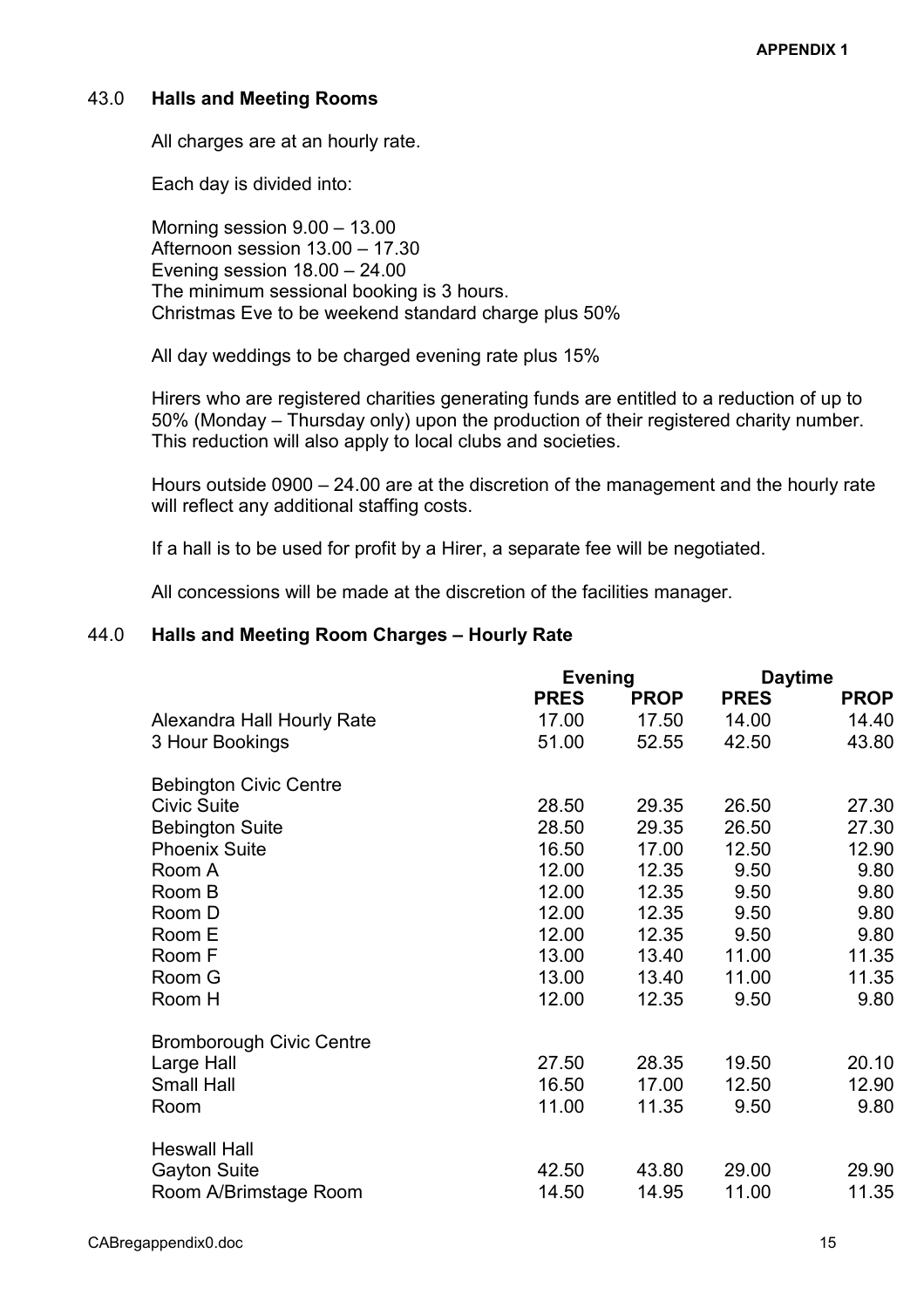|      | Room B/Barnston Room                                                                                                                                                                                                           | 12.00                                                             | 12.35                                                             | 10.00                                         | 10.30                                         |
|------|--------------------------------------------------------------------------------------------------------------------------------------------------------------------------------------------------------------------------------|-------------------------------------------------------------------|-------------------------------------------------------------------|-----------------------------------------------|-----------------------------------------------|
|      |                                                                                                                                                                                                                                | <b>Evening</b>                                                    |                                                                   | <b>Daytime</b>                                |                                               |
|      | Rooms A and B<br>Room C Dee Room<br>Room E<br>Room F<br>Wedding Party Rates 7.00pm - 11.45pm<br>Wedding Party Rates 7.00pm - 1.00am                                                                                            | <b>PRES</b><br>24.50<br>24.50<br>5.50<br>5.50<br>216.00<br>268.00 | <b>PROP</b><br>25.25<br>25.25<br>5.65<br>5.65<br>222.50<br>276.05 | <b>PRES</b><br>19.00<br>19.00<br>4.00<br>4.00 | <b>PROP</b><br>19.55<br>19.55<br>4.10<br>4.10 |
|      | Victoria Hall<br>Large Hall<br><b>Small Hall</b><br>Lounge Bar<br><b>Upstairs Room</b>                                                                                                                                         | 20.00<br>12.00<br>9.75<br>9.75                                    | 20.60<br>12.35<br>10.05<br>10.05                                  | 14.50<br>10.00<br>7.50<br>7.50                | 14.95<br>10.30<br>7.75<br>7.75                |
|      | The Grange<br>Links Room<br>Lounge<br><b>Training Suite</b><br><b>Studio</b><br>Kitchen                                                                                                                                        | 14.50<br>11.50<br>11.50<br>11.50<br>14.50                         | 14.95<br>11.85<br>11.85<br>11.85<br>14.95                         | 11.00<br>10.00<br>10.00<br>10.00<br>14.50     | 11.35<br>10.30<br>10.30<br>10.30<br>14.95     |
| 45.0 | <b>Pacific Road</b><br>Bookings for minimum 3 hour period                                                                                                                                                                      |                                                                   |                                                                   | <b>PRES</b>                                   | <b>PROP</b>                                   |
|      | <b>Standard Rate</b><br><b>Evening Hire</b><br>Per hour<br>Per hour get in/get out<br><b>Technician</b><br>Hours after midnight charged per hour                                                                               |                                                                   |                                                                   | 105.00<br>50.00<br>200.00<br>180.00           | 108.15<br>51.50<br>206.00<br>185.40           |
|      | <b>Daytime Hire</b><br>Per hour<br>Per hour get in/get out<br>Technician<br>Hours before 9.00am charged per hour                                                                                                               |                                                                   |                                                                   | 75.00<br>40.00<br>200.00<br>100.00            | 77.25<br>41.20<br>206.00<br>103.00            |
|      | <b>Reduced Rate</b><br>Reduced rates are available for registered charities and for those events directly<br>benefiting a charity. This reduction is available at the discretion of the management.<br>Monday - Thursday only. |                                                                   |                                                                   |                                               |                                               |
|      | <b>Evening Hire</b><br>Per hour<br>Per hour get in/get out<br>Technician - flat fee for 2 technicians                                                                                                                          |                                                                   |                                                                   | 65.00<br>40.00<br>200.00                      | 66.95<br>41.20<br>206.00                      |

| <b>PRES</b><br>$\sim$ |
|-----------------------|
|                       |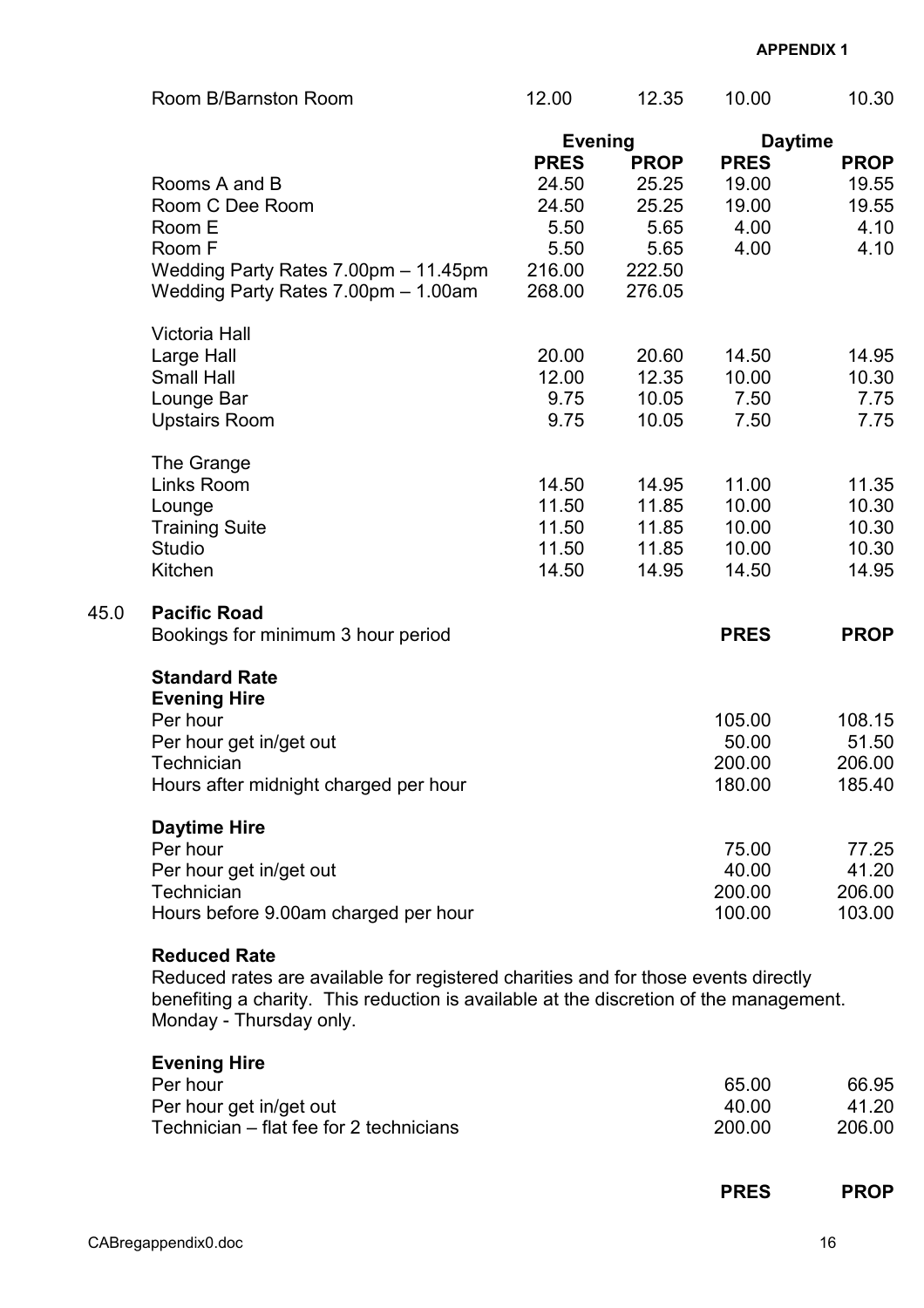Daytime Hire Per hour 51.50 Per hour get in/get out 30.00 30.90 Technician – flat fee for 2 technicians 200.00 206.00 Please be aware that certain events may require different levels of staffing.<br>Kitchen Hire Kitchen Hire 70.00 72.10 NEGOTIATED RATES

 The management retains the right to negotiate special rates for concerts etc.

# **BAR**

 Hirers should book the venue for 1 hour after the closure of the bar to allow for drinking up time. Also, it is important that enough notice is given for licence extension applications to be applied for. A charge of £10 will be made to the hirer for any applications required.

# **SECURITY**

 At the discretion of the management, certain events will require a security presence (minimum of 2 security officers) and this charge will be passed on to the hirer.

#### **Surcharges**

A 20% surcharge applies on Bank Holidays.

## 46.0 Birkenhead Town Hall

|                              | <b>Evenings</b> |             | <b>Daytime</b> |             |
|------------------------------|-----------------|-------------|----------------|-------------|
|                              | <b>PRES</b>     | <b>PROP</b> | <b>PRES</b>    | <b>PROP</b> |
| Assembly rooms               | 54.90           | 56.55       | 35.90          | 37.00       |
| Conference room              | 25.75           | 26.50       | 16.75          | 17.25       |
| Green room                   | 25.25           | 26.00       | 16.00          | 16.50       |
| Kitchen - meals (any time)   | 18.85           | 19.40       | 18.85          | 19.40       |
| Kitchen - light refreshment* | 9.60            | 9.90        | 9.60           | 9.90        |
| Piano hire*                  | 37.10           | 38.20       | 37.10          | 38.20       |
| Digital projector*           | 20.60           | 21.20       | 20.60          | 21.20       |
| Lighting - price by request  |                 |             |                |             |
| *Hire rate not hourly rate   |                 |             |                |             |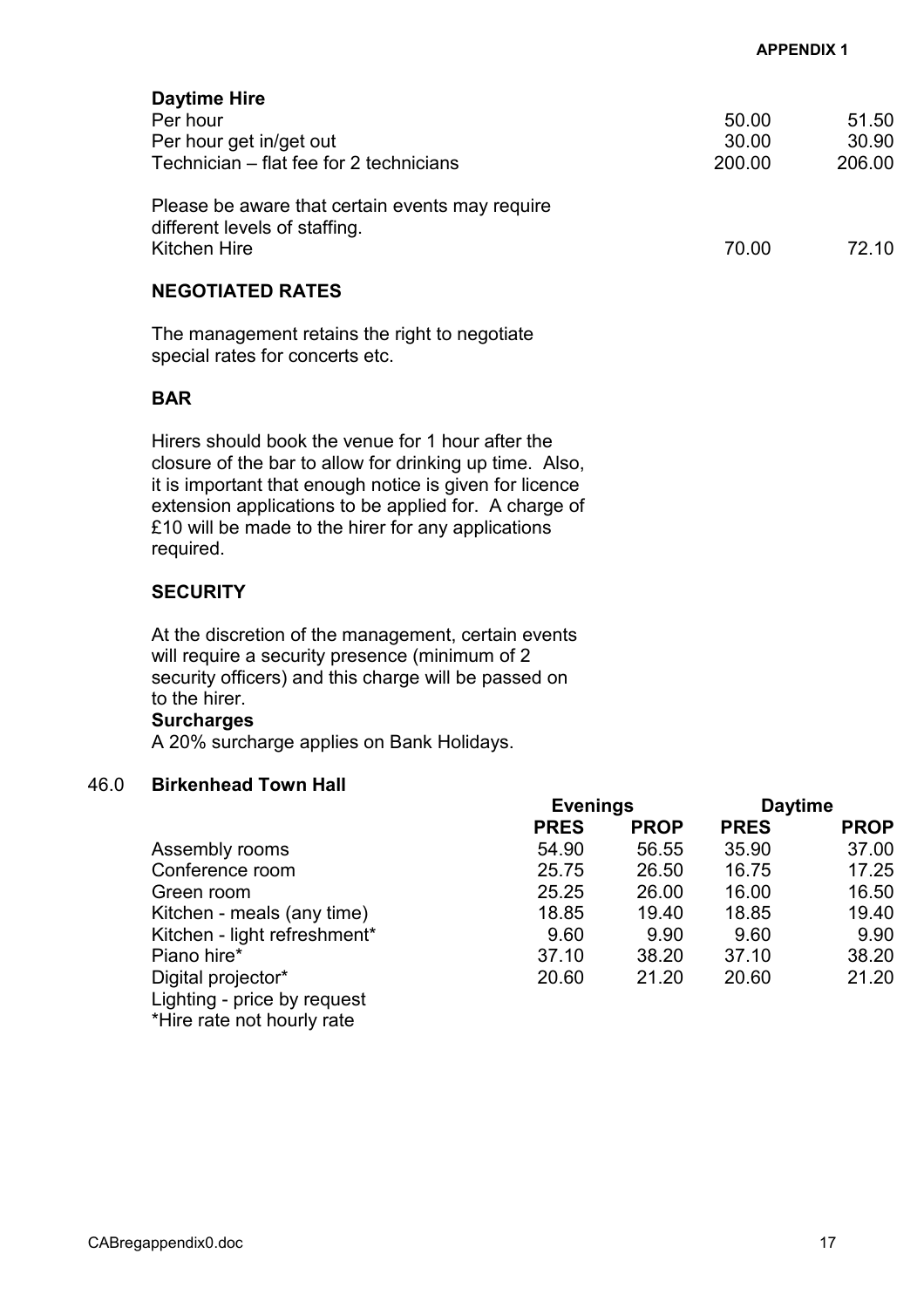## Charity Rates

 Assembly Room Tuesday – Thursday only (day and evening) Conference/Green Room Tuesday – Thursday only (daytime only)

|                              | <b>Evenings</b> |             | <b>Daytime</b> |             |
|------------------------------|-----------------|-------------|----------------|-------------|
|                              | <b>PRES</b>     | <b>PROP</b> | <b>PRES</b>    | <b>PROP</b> |
| Assembly rooms               | 33.00           | 34.00       | 21.55          | 22.20       |
| Conference room              | 25.75           | 26.50       | 10.05          | 10.35       |
| Green room                   | 25.25           | 26.00       | 9.60           | 9.90        |
| Kitchen - meals (any time)   | 11.35           | 11.70       | 11.35          | 11.70       |
| Kitchen - light refreshment* | 5.80            | 5.95        | 5.80           | 5.95        |

#### Enhanced Rate

Enhanced rates will be charged for Bank Holidays and for hours after midnight.

### 47.0 Williamson Art Gallery

 Lettings per three hour session. Lettings charges per hourly rate thereafter.

| <b>Room</b>                                                                 | <b>Pres</b>    |       | Prop            |          |
|-----------------------------------------------------------------------------|----------------|-------|-----------------|----------|
|                                                                             | 3hr            | Per   | 3 <sub>hr</sub> | Per hour |
|                                                                             | charge         | hour  | charge          |          |
| Small Room                                                                  | 28.20          | 9.40  | 29.05           | 9.70     |
| Small room where admission/course fees<br>charged.                          | 94.50          | 31.50 | 97.35           | 32.45    |
| Gallery - where no admission charged                                        | 47.75          | 16.00 | 49.20           | 16.50    |
| Gallery - where admission/course fees<br>charges                            | 94.50          | 31.50 | 97.35           | 32.45    |
| Kitchen, including use of crockery, tables etc<br>Hire of digital projector | 10.10<br>20.60 |       | 10.40<br>21.20  |          |

#### Charity Rates

(Daytime and Thursday evenings only)

|                                                                      | 3hr    | Per   | 3hr    | Per hour |
|----------------------------------------------------------------------|--------|-------|--------|----------|
|                                                                      | charge | hour  | charge |          |
| <b>Small Room</b>                                                    | 16.90  | 5.65  | 17.40  | 5.80     |
| Small room where admission/course fees<br>charged.                   | 56.65  | 18.90 | 58.35  | 19.45    |
| Gallery – where no admission charged                                 | 28.65  | 9.55  | 29.50  | 9.85     |
| Gallery – where admission/course fees<br>charges                     | 56.65  | 18.90 | 58.35  | 19.50    |
| Kitchen, including use of crockery, tables etc.                      | 6.10   |       | 6.30   |          |
| Hire of piano<br>(tuning costs by Council contracts not<br>included) | 52.00  |       | 53.55  |          |
| Hire of PA                                                           | 27.10  |       | 27.90  |          |
| Hire of slide projector                                              | 5.30   |       | 5.45   |          |
| Hire of digital projector                                            | 20.60  |       | 21.20  |          |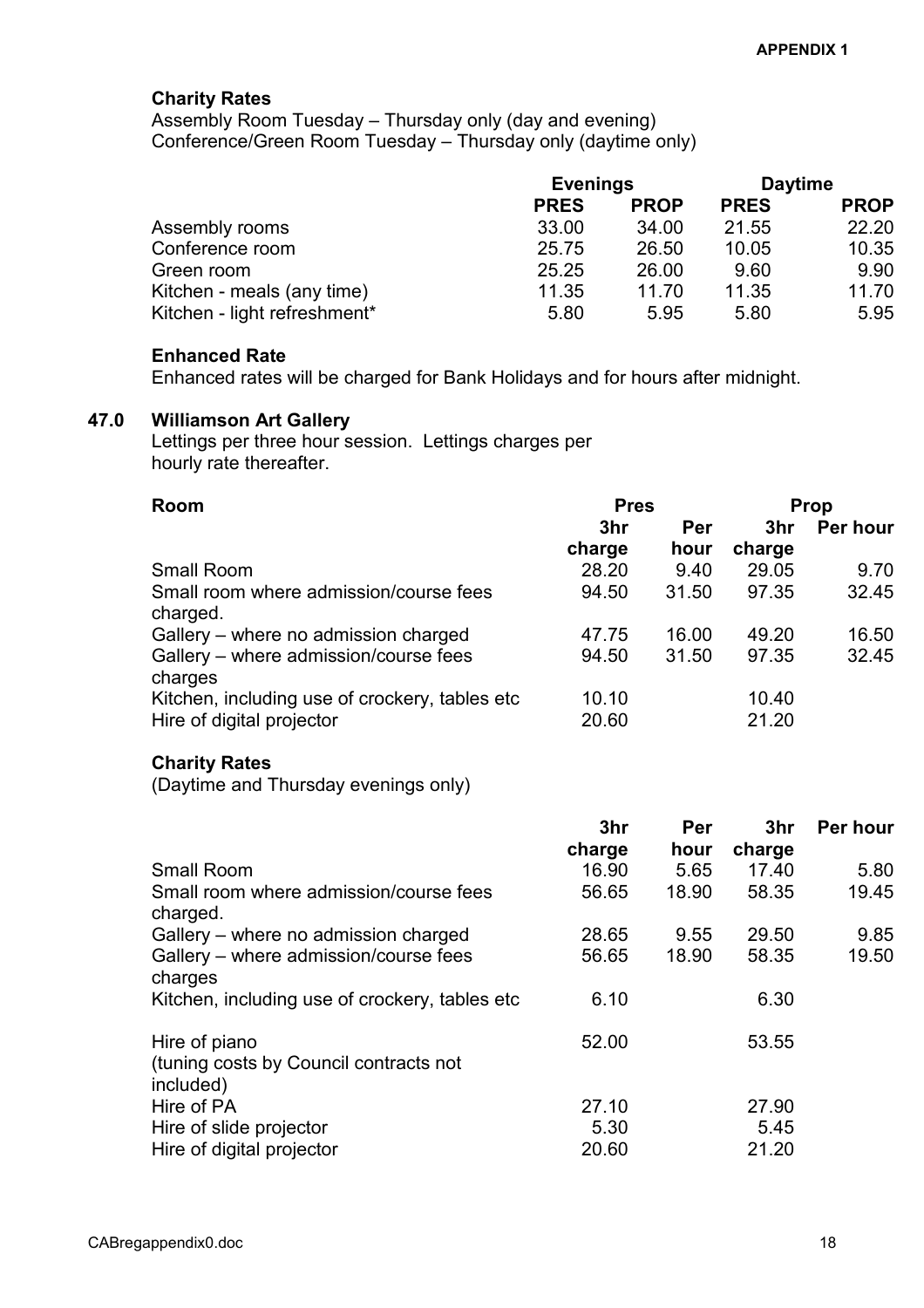| <b>Digital Photo Quality Inkjet Prints</b> | <b>PRES</b> | <b>PROP</b> |
|--------------------------------------------|-------------|-------------|
| A5                                         | 8.25        | 8.50        |
| A4                                         | 10.85       | 11.20       |
| A3                                         | 15.45       | 15.90       |
| $A3+$                                      | 21.65       | 22.30       |
| (Postage and packing extra).               |             |             |

### Birkenhead Priory

 Lettings per three hour session. Lettings charges per hourly rate thereafter.

|                  | 3hr<br>charge | <b>Per</b> | hour charge | 3hr Perhour |
|------------------|---------------|------------|-------------|-------------|
| Priory (Daytime) | 84.40         | 28.20      | 86.95       | 29.05       |
| Priory (Evening) | 103.55        | 34.55      | 106.65      | 35.60       |

#### 48.0 Wirral Museum

 The minimum session for bookings is 3 hours. No booking made for a Monday. All day weddings to be charged evening rate plus 15%

Parties – using Assembly Room – hire of Green Room charged at one off payment of £25.75.

Hirers who are registered charities generating funds are entitled to a reduction of up to 40% (Tuesday – Thursday only) upon the production of their registered charity number. All concessions will be made at the discretion of the facilities manager.

# 49.0 Cemeteries and Crematorium

|                                                                                                                                            | Resident of<br>Borough |             | Non-resident of<br>Borough |        |
|--------------------------------------------------------------------------------------------------------------------------------------------|------------------------|-------------|----------------------------|--------|
| Crematorium                                                                                                                                | <b>Pres</b>            | <b>Prop</b> | <b>Pres</b>                | Prop   |
|                                                                                                                                            |                        |             |                            |        |
| <b>Cremation of Remains</b><br>Stillborn child or child under 18 years<br>Person over 18 years (including copy of<br>disposal certificate) | No charge<br>491.00    | 516.00      | No charge<br>596.00        | 626.00 |
| <b>Additional Charges</b>                                                                                                                  |                        |             |                            |        |
| <b>Extraction from Cremation Register</b>                                                                                                  | 31.00                  | 33.00       | 31.00                      | 33.00  |
| Strewing of cremated remains (if cremated<br>elsewhere)                                                                                    | 73.00                  | 77.00       | 73.00                      | 77.00  |
| Use of chapel                                                                                                                              | 110.00                 | 116.00      | 110.00                     | 116.00 |
| Cremation service proceeding into next chapel<br>time                                                                                      | 110.00                 | 116.00      | 110.00                     | 116.00 |
| Late cremation papers<br>Cremations cancelled within 12 working hours<br>of allocated time will incur appropriate<br>cremation fee.        | 27.00                  | 28.00       | 27.00                      | 28.00  |
| <b>Book of Remembrance</b>                                                                                                                 |                        |             |                            |        |
| 2 line entry                                                                                                                               | 40.00                  | 42.00       | 40.00                      | 42.00  |
| 3/5 line entry                                                                                                                             | 81.00                  | 85.00       | 81.00                      | 85.00  |
| 6/8 line entry                                                                                                                             | 123.00                 | 129.00      | 123.00                     | 129.00 |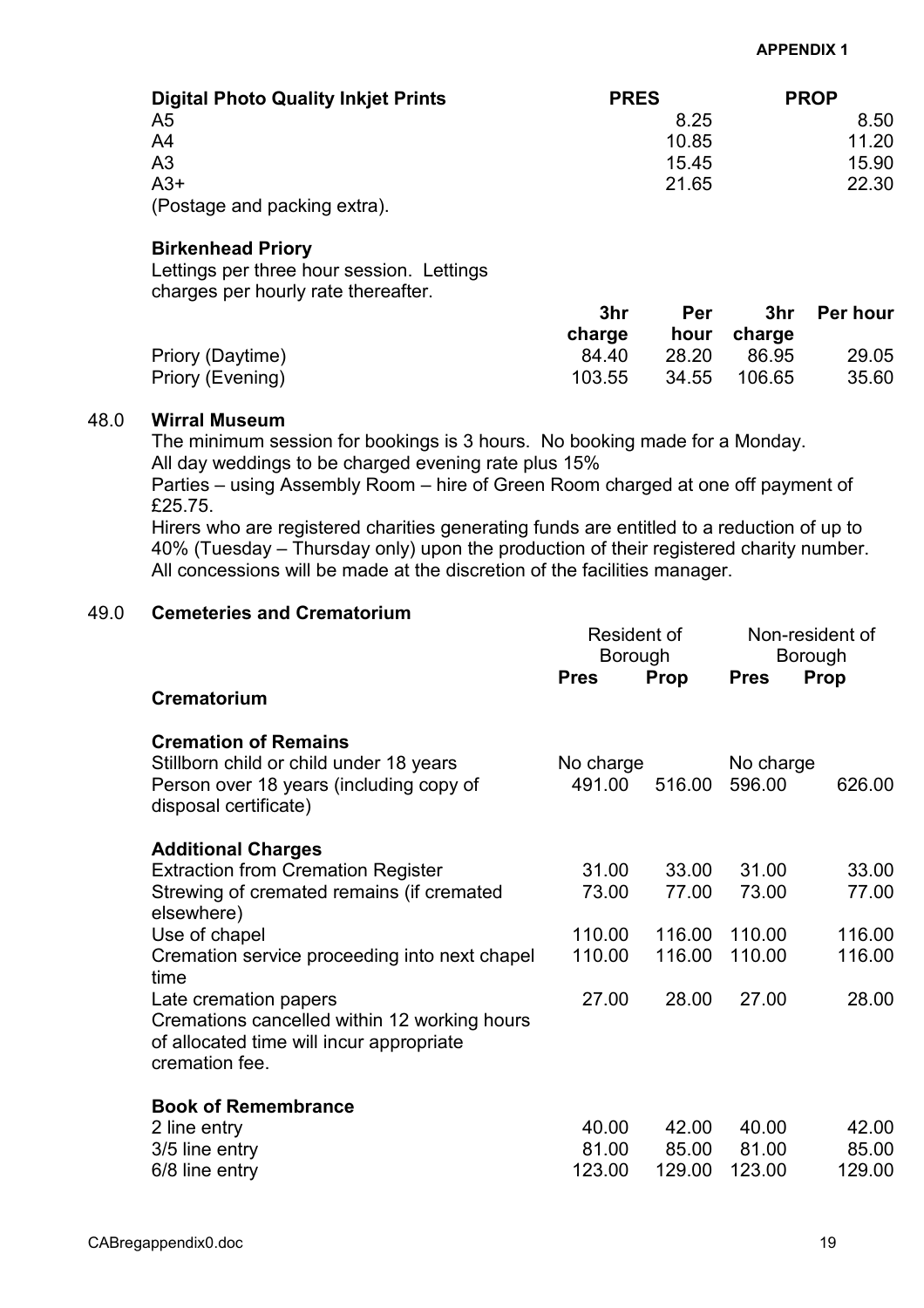|          |                                                                                                          |       | <b>PRES</b>      |                  | <b>PRES</b>      |                  |
|----------|----------------------------------------------------------------------------------------------------------|-------|------------------|------------------|------------------|------------------|
|          | Floral emblem badge or crest or shield<br>(additional charge)                                            |       |                  |                  |                  |                  |
|          | <b>Remembrance Card</b>                                                                                  |       |                  |                  |                  |                  |
|          | 2 line entry                                                                                             |       | 34.00            | 36.00            | 34.00            | 36.00            |
|          | 3/5 line entry                                                                                           |       | 40.00            | 42.00            | 40.00            | 42.00            |
|          | 6/8 line entry                                                                                           |       | 58.00            | 61.00            | 58.00            | 61.00            |
|          | Floral emblem badge or crest or shield<br>(additional charge)                                            |       | 81.00            | 85.00            | 81.00            | 85.00            |
|          | <b>Booklet of Remembrance</b>                                                                            |       |                  |                  |                  |                  |
|          | 2 line entry                                                                                             |       | 61.00            | 64.00            | 61.00            | 64.00            |
|          | 3/5 line entry                                                                                           |       | 74.00            | 78.00            | 74.00            | 78.00            |
|          | 6/8 line entry                                                                                           |       | 91.00            | 96.00            | 91.00            | 96.00            |
|          | Floral emblem badge or crest or shield<br>(additional charge)                                            |       | 81.00            | 85.00            | 81.00            | 85.00            |
|          | Additional entries for booklet per line                                                                  |       | 9.00             | 9.00             | 9.00             | 9.00             |
|          | <b>Vase Blocks</b>                                                                                       |       |                  |                  |                  |                  |
| $^\star$ | Provision of vase block (10 year lease)                                                                  |       | 477.00           | 500.00           | 477.00           | 500.00           |
|          | Provision of vase block (5 year lease)                                                                   |       | 300.00           | 315.00           | 300.00           | 315.00           |
| $\star$  | Renewal of 10 year lease                                                                                 |       | 239.00<br>150.00 | 250.00<br>157.00 | 239.00<br>150.00 | 250.00<br>157.00 |
|          | Renewal of 5 year lease<br>Replacement plaque                                                            |       | 179.00           | 188.00           | 179.00           | 188.00           |
| $\star$  | Provision of emblem                                                                                      |       | 72.00            | 75.00            | 72.00            | 75.00            |
| $\star$  | Provision of photograph plaque                                                                           |       | 95.00            | 99.00            | 95.00            | 99.00            |
|          | Provision of baby memorial vase block incl. of<br>emblem<br>* New Service                                |       | 549.00           | 576.00           | 549.00           | 576.00           |
|          |                                                                                                          |       |                  |                  |                  |                  |
|          | <b>Memorial Bench</b>                                                                                    |       |                  |                  |                  |                  |
|          | Provision of and inclusive of inscription 6'                                                             |       | 845.00           | 845.00           | 845.00           | 845.00           |
|          | Provision of and inclusive of inscription 5'                                                             |       | 783.00           | 783.00<br>721.00 | 783.00           | 783.00           |
|          | Provision of and inclusive of inscription 4'<br><b>Shared Bench</b>                                      |       | 721.00<br>361.00 | 361.00           | 721.00<br>361.00 | 721.00<br>361.00 |
|          | Shared Bench (Baby Garden)                                                                               |       | 361.00           | 361.00           | 361.00           | 361.00           |
|          |                                                                                                          |       |                  |                  |                  |                  |
|          | <b>Memorial Tree and Plaque</b>                                                                          |       |                  |                  |                  |                  |
|          | Provision of and inclusive of plaque (10yrs)<br>Memorial tree plaque (for residue of a 10 year<br>lease) |       | 211.00<br>95.00  | 211.00<br>95.00  | 211.00<br>95.00  | 211.00<br>95.00  |
|          |                                                                                                          |       |                  |                  |                  |                  |
|          | <b>Other Charges</b><br>Baby memorial plaque                                                             |       | 34.00            | 36.00            | 34.00            | 36.00            |
|          | Postage of cremated remains                                                                              |       | 46.00            | 46.00            | 46.00            | 46.00            |
|          | Memorial vase insert                                                                                     |       | 9.00             | 10.00            | 9.00             | 10.00            |
|          | Cremated remains caskets                                                                                 | Adult | 39.00            | 41.00            | 39.00            | 41.00            |
|          |                                                                                                          | Child | 25.00            | 26.00            | 25.00            | 26.00            |
|          | Cremation of tissues or organs                                                                           |       | 62.00            | 65.00            | 62.00            | 65.00            |
|          |                                                                                                          |       |                  |                  | Non-resident of  |                  |
|          |                                                                                                          |       |                  |                  | Borough          |                  |

CABregappendix0.doc 20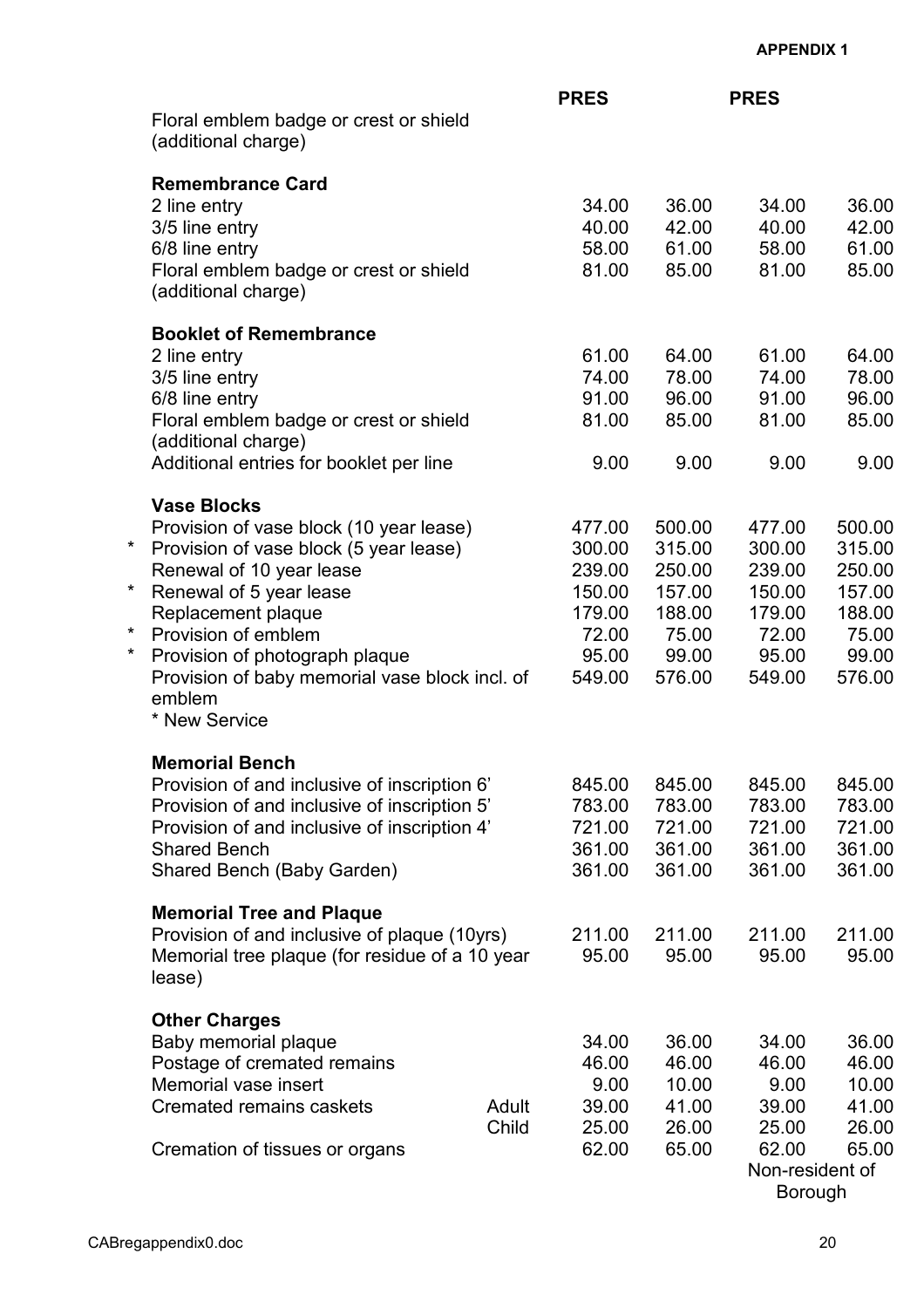| Note all charges are inclusive of VAT (when<br>applicable)                                                                                                                                                                                                                                                                                                                          |                                      | <b>PRES</b>                                                          |                                                          | <b>PRES</b>                                               | <b>PROP</b>                                                              |
|-------------------------------------------------------------------------------------------------------------------------------------------------------------------------------------------------------------------------------------------------------------------------------------------------------------------------------------------------------------------------------------|--------------------------------------|----------------------------------------------------------------------|----------------------------------------------------------|-----------------------------------------------------------|--------------------------------------------------------------------------|
| <b>Cemeteries</b>                                                                                                                                                                                                                                                                                                                                                                   |                                      |                                                                      |                                                          |                                                           |                                                                          |
| <b>Exclusive Right of Burial</b><br>(excluding first interment)<br>Purchase of grave space<br>Purchase of grave space<br>Purchase of grave space<br>Cremated remains plot (Landican & Plymyard)<br>Rock Niche plot (Frankby)<br>Purchase of woodland grave                                                                                                                          | Adult (3No.)<br>Adult (2No.)<br>Baby | 837.00<br>670.00<br>196.00<br>524.00<br>474.00<br>386.00             | 879.00<br>704.00<br>206.00<br>550.00<br>498.00<br>405.00 | 1181.00<br>933.00<br>274.00<br>711.00<br>661.00<br>577.00 | 1240.00<br>980.00<br>288.00<br>247.00<br>694.00<br>606.00                |
| <b>Interment - Public Grave</b><br>Stillborn or child under 18 years<br>Person over 18 years                                                                                                                                                                                                                                                                                        |                                      | 502.00                                                               | 527.00                                                   | No charge<br>752.00                                       | 790.00                                                                   |
| <b>Interment - Private/Woodland Grave</b><br>Stillborn or child under 18 years<br>Person over 18 years                                                                                                                                                                                                                                                                              |                                      | 502.00                                                               | 527.00                                                   | No charge<br>752.00                                       | 790.00                                                                   |
| <b>Interment of Cremated Remains</b><br>Stillborn or child under 18 years<br>Person over 18 years                                                                                                                                                                                                                                                                                   |                                      | 155.00                                                               | 163.00                                                   | No charge<br>235.00                                       | 247.00                                                                   |
| Interment below 8 ft<br>Two ft or part thereof                                                                                                                                                                                                                                                                                                                                      |                                      | 278.00                                                               | 292.00                                                   | 418.00                                                    | 439.00                                                                   |
| <b>Right to Erect Memorial</b><br>(Includes provision of a foundation)                                                                                                                                                                                                                                                                                                              |                                      |                                                                      |                                                          |                                                           |                                                                          |
| Headstone or tablet<br>Rock niche<br>Baby garden headstone or tablet<br>Kerb stones (Section H Frankby)                                                                                                                                                                                                                                                                             |                                      | 143.00<br>93.00<br>41.00<br>143.00                                   | 150.00<br>98.00<br>43.00<br>150.00                       | 143.00<br>93.00<br>41.00<br>143.00                        | 150.00<br>98.00<br>43.00<br>150.00                                       |
| <b>Child Grave Headstone</b><br>Provision of inscription                                                                                                                                                                                                                                                                                                                            |                                      | 151.00                                                               | 159.00                                                   | 151.00                                                    | 159.00                                                                   |
| <b>Additional Charges</b><br>Widening of grave when necessary<br>Brickwork and stone slabs each interment<br>Duplicate Certificate of Right of Grant of<br><b>Exclusive Right of Burial</b><br>Request for grave search<br>Late funeral charge<br>Lengthening grave over 7ft<br>Burials cancelled within 12 working hours of<br>allocated time will incur appropriate interment fee |                                      | 167.00<br>167.00<br>38.00<br>38.00<br>42.00<br>167.00<br>Resident of | 175.00<br>175.00<br>40.00<br>40.00<br>44.00<br>175.00    | 167.00<br>167.00<br>38.00<br>38.00<br>42.00<br>167.00     | 175.00<br>175.00<br>40.00<br>40.00<br>44.00<br>175.00<br>Non-resident of |
|                                                                                                                                                                                                                                                                                                                                                                                     |                                      | Borough                                                              |                                                          |                                                           | Borough                                                                  |